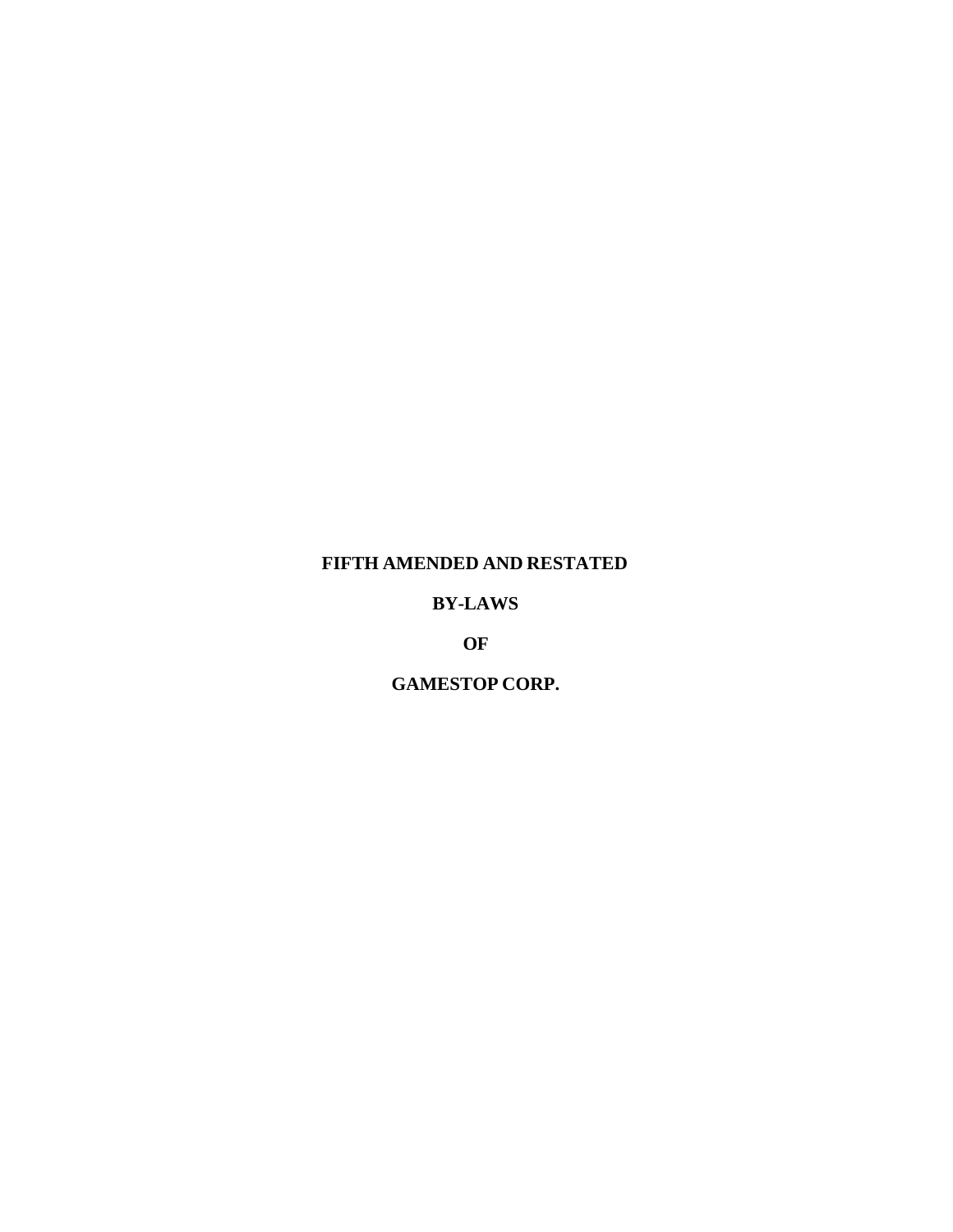### **ARTICLE I OFFICES**

Section 1. Registered Office. The registered office of GameStop Corp. (the "Corporation") within the State of Delaware shall be established and maintained at the location of the registered agent of the Corporation.

Section 2. Other Offices. The Corporation may also have an office or offices and keep the books and records of the Corporation, except as otherwise may be required by law, in such other place or places, either within or without the State of Delaware, as the Board of Directors of the Corporation (the "Board") may from time to time determine or the business of the Corporation may require.

## **ARTICLE II** MEETINGS OF STOCKHOLDERS

Section 1. Place of Meetings. All meetings of holders of shares of capital stock of the Corporation shall be held at the office of the Corporation in the State of Delaware or at such other place, within or without the State of Delaware, as may from time to time be fixed by the Board or specified or fixed in the respective notices or waivers of notice thereof.

Section 2. Annual Meetings. An annual meeting of stockholders of the Corporation for the election of directors and for the transaction of such other business as may properly come before the meeting (an "Annual Meeting") shall be held at such place, on such date, and at such time as the Board shall each year fix, which date shall be within thirteen (13) months of the last Annual Meeting of stockholders or, if no such meeting has been held, the date of incorporation.

Section 3. Special Meetings. Except as otherwise required by law, a special meeting of the stockholders of the Corporation may be called at any time by the Chairman of the Board or the Chief Executive Officer or by the Board pursuant to a resolution adopted by a majority of the then authorized number of directors. Any special meeting of the stockholders shall be held on such date, at such time and at such place within or without the State of Delaware as the Board or the officer calling the meeting may designate. At a special meeting of the stockholders, no business shall be transacted and no corporate action shall be taken other than that stated in the notice of the meeting.

Section 4. Notice of Meetings. Except as otherwise may be required by law, notice of each meeting of stockholders, whether an Annual Meeting or a special meeting, shall be in writing, shall state the purpose or purposes of the meeting, the place, date and hour of the meeting and, unless it is an Annual Meeting, shall indicate that the notice is being issued by or at the direction of the person or persons calling the meeting, and a copy thereof shall be delivered personally or sent by mail, facsimile transmission or e-mail, not less than ten (10) or more than sixty (60) days before the date of said meeting, to each stockholder entitled to vote at such meeting. If mailed or delivered by facsimile number or e-mail, such notice shall be directed to such stockholder at his mailing address, facsimile number or e-mail address, as applicable, as it appears on the stock records of the Corporation, unless he shall have filed with the Secretary of the Corporation a written request that notices to him be mailed or delivered by facsimile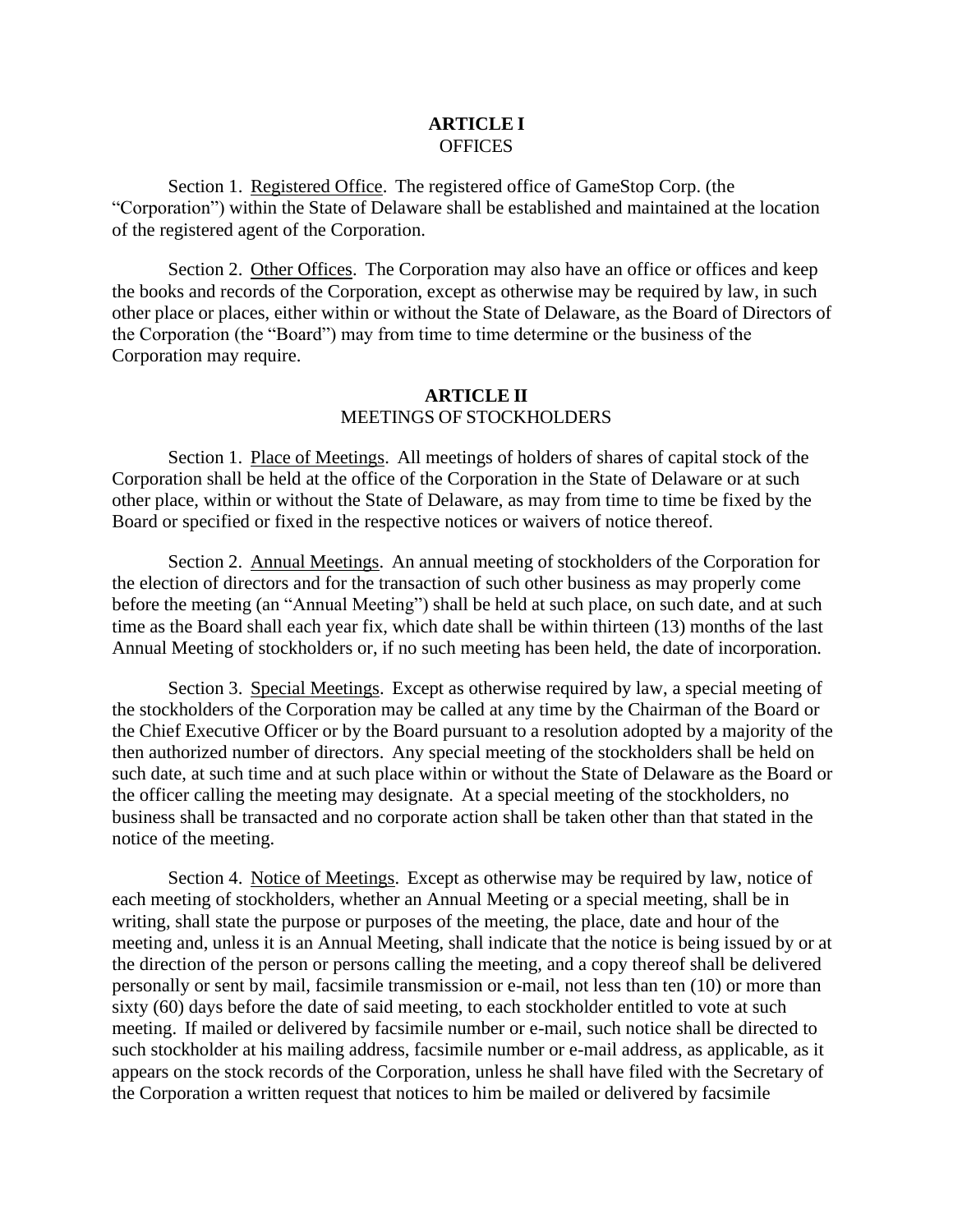transmission or e-mail to some other mailing address, facsimile number or e-mail address, as applicable, in which case it shall be directed to him at such other mailing address, facsimile number or e-mail address, as applicable. Notice of an adjourned meeting need not be given if the time and place to which the meeting is to be adjourned was announced at the meeting at which the adjournment was taken, unless (i) the adjournment is for more than thirty (30) days, or (ii) the Board shall fix a new record date for such adjourned meeting after the adjournment.

Section 5. Quorum. At each meeting of stockholders of the Corporation, the holders of shares having a majority of the voting power of the capital stock of the Corporation issued and outstanding and entitled to vote thereat shall be present or represented by proxy to constitute a quorum for the transaction of business, except as otherwise provided by law. Where a separate vote by a class or classes is required, a majority of the shares of such class or classes in person or represented by proxy shall constitute a quorum entitled to take action with respect to that vote on that matter. A quorum, once established, shall not be broken by the withdrawal of enough votes to leave less than a quorum.

Section 6. Adjournments. In the absence of a quorum at any meeting of stockholders or any adjournment or adjournments thereof, the Chairman of the Board or holders of shares having a majority of the voting power of the capital stock present or represented by proxy at the meeting may adjourn the meeting from time to time until a quorum shall be present or represented by proxy. At any such adjourned meeting at which a quorum shall be present or represented by proxy, any business may be transacted which might have been transacted at the meeting as originally called if a quorum had been present or represented by proxy thereat.

## Section 7. Order of Business.

a. At any Annual Meeting, only such business shall be conducted as shall have been brought before the Annual Meeting (i) by or at the direction of the Board or (ii) by any stockholder who complies with the procedures set forth in this Section 7 and, if applicable, Section 3 and Section 3A of Article III.

b. For business properly to be brought before an Annual Meeting by a stockholder, the stockholder must have given timely notice thereof in proper written form to the Secretary of the Corporation. To be timely, and except as provided in Section 3 and Section 3A of Article III, a stockholder's notice must be delivered to or mailed and received at the principal executive offices of the Corporation not less than ninety (90) days nor more than 120 days prior to the anniversary date of the immediately preceding Annual Meeting; provided, however, that in the event that the Annual Meeting is called for a date that is not within twenty-five (25) days before or after such anniversary date, notice by the stockholder to be timely must be received not later than the close of business on the tenth (10th) day following the day on which such notice of the date of the Annual Meeting was mailed or such public disclosure was made, whichever first occurs. In no event shall the public announcement of an adjournment or postponement of an Annual Meeting commence a new time period for the giving of a stockholder's notice as described above. To be in proper written form, and except as provided in Section 3 and Section 3A of Article III, a stockholder's notice to the Secretary shall set forth in writing as to each matter the stockholder proposes to bring before the Annual Meeting: (i) a brief description of the business desired to be brought before the Annual Meeting and the reasons for conducting such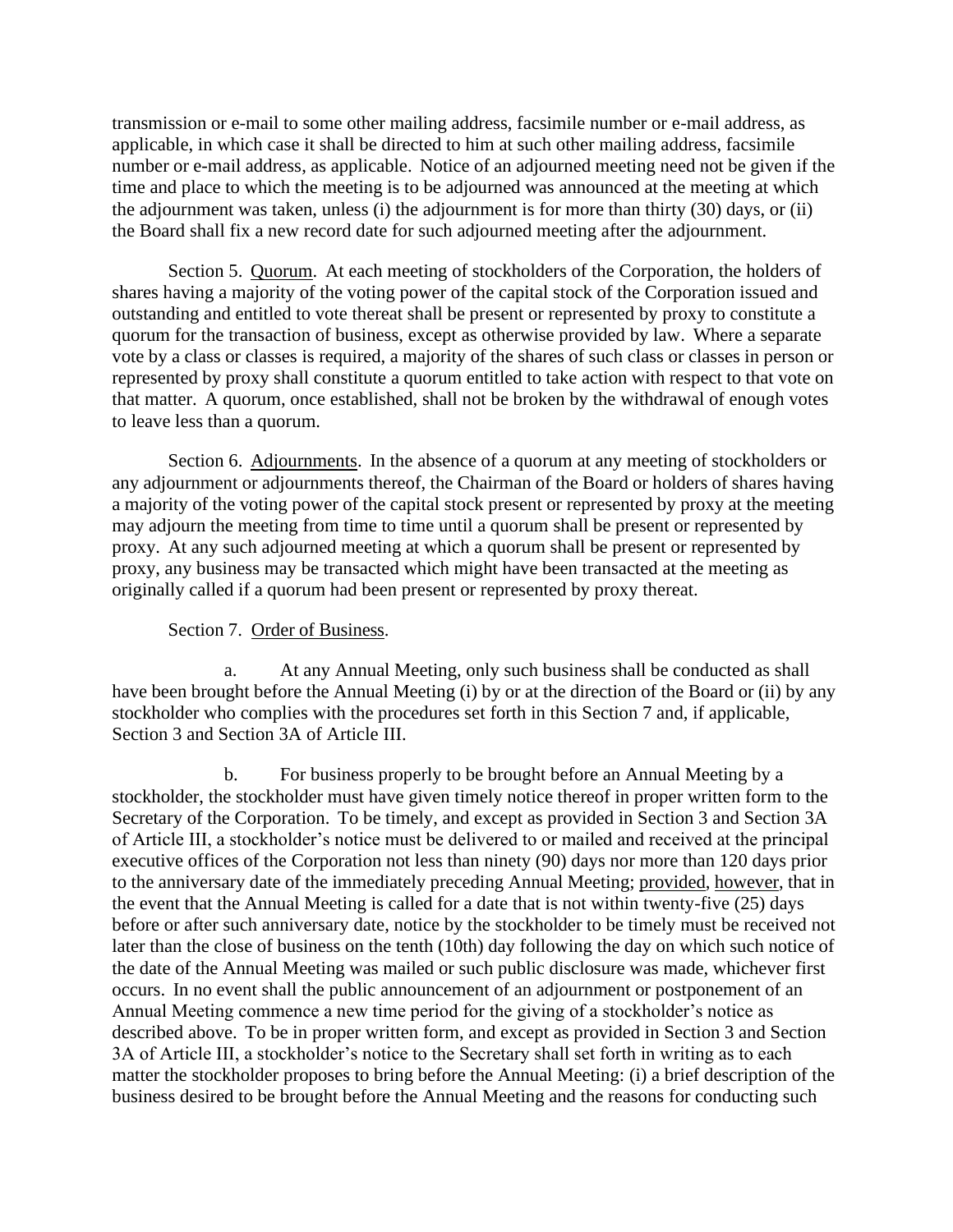business at the Annual Meeting; (ii) a description of all contracts, arrangements, understandings and relationships between such stockholder and beneficial owner, if any, on the one hand, and any other person or persons (including their names), on the other hand, in connection with the proposal of such business by such stockholder, and the text of the proposal or business (including the text of any resolutions proposed for consideration); (iii) the name and address, as they appear on the Corporation's books, of the stockholder proposing such business; (iv) (A) the class and number of shares of the Corporation which are, directly or indirectly, owned of record by such stockholder and beneficially owned by such beneficial owner and the time period such shares have been held; (B) any option, warrant, convertible security, stock appreciation right, or similar right with an exercise or conversion privilege or a settlement payment or mechanism at a price related to any class or series of shares of the Corporation or with a value derived in whole or in part from the value of any class or series of shares of the Corporation, whether or not such instrument or right shall be subject to settlement in the underlying class or series of capital stock of the Corporation or otherwise (a "Derivative Instrument") directly or indirectly owned beneficially by such stockholder or beneficial owner, if any, and any other direct or indirect opportunity to profit or share in any profit derived from any increase or decrease in the value of shares of the Corporation, (C) any proxy, agreement, arrangement, understanding or relationship pursuant to which such stockholder or beneficial owner, if any, has a right to vote any shares of any security of the Corporation or has granted any such right to any person or persons, (D) any short interest in any security of the Corporation (for purposes of these By-Laws a person shall be deemed to have a short interest in a security if such person directly or indirectly, through any agreement, arrangement, understanding, relationship or otherwise, has the opportunity to profit or share in any profit derived from any decrease in value of the subject security), (E) any rights to dividends on the shares of the Corporation owned beneficially by such stockholder that are separated or separable from the underlying shares of the Corporation, (F) any proportionate interest in shares of the Corporation or Derivative Instruments held, directly or indirectly, by a general or limited partnership in which such stockholder is a general partner or, directly or indirectly, beneficially owns an interest in a general partner, (G) any performance-related fees (other than an asset-based fee) that such stockholder is entitled to based on any increase or decrease in the value of shares of the Corporation or Derivative Instruments, if any, as of the date of such notice, including without limitation any such interests held by members of such stockholder's immediate family sharing the same household (which information shall be updated or supplemented by such stockholder and beneficial owner, if any, not later than ten (10) days after the record date for the meeting to disclose such ownership as of the record date), (H) any other information relating to such stockholder and beneficial owner, if any, that would be required to be disclosed in a proxy statement or other filings required to be made in connection with solicitations of proxies for, as applicable, the proposal and/or the election of directors in a contested election pursuant to Section 14 of the Exchange Act and the rules and regulations promulgated thereunder, (I) any material pending or threatened legal proceeding in which such stockholder or beneficial owner is a party or material participant involving the Corporation or any of its officers or directors, or any affiliate of the Corporation, and (J) any direct or indirect material interest in any material contract or agreement of such stockholder or beneficial owner with the Corporation, any affiliate of the Corporation or any principal competitor of the Corporation (including, in any such case, any employment agreement, collective bargaining agreement or consulting agreement); (v) a representation that such stockholder and beneficial owner, if any, intend to be present in person at the meeting, (vi) a representation that such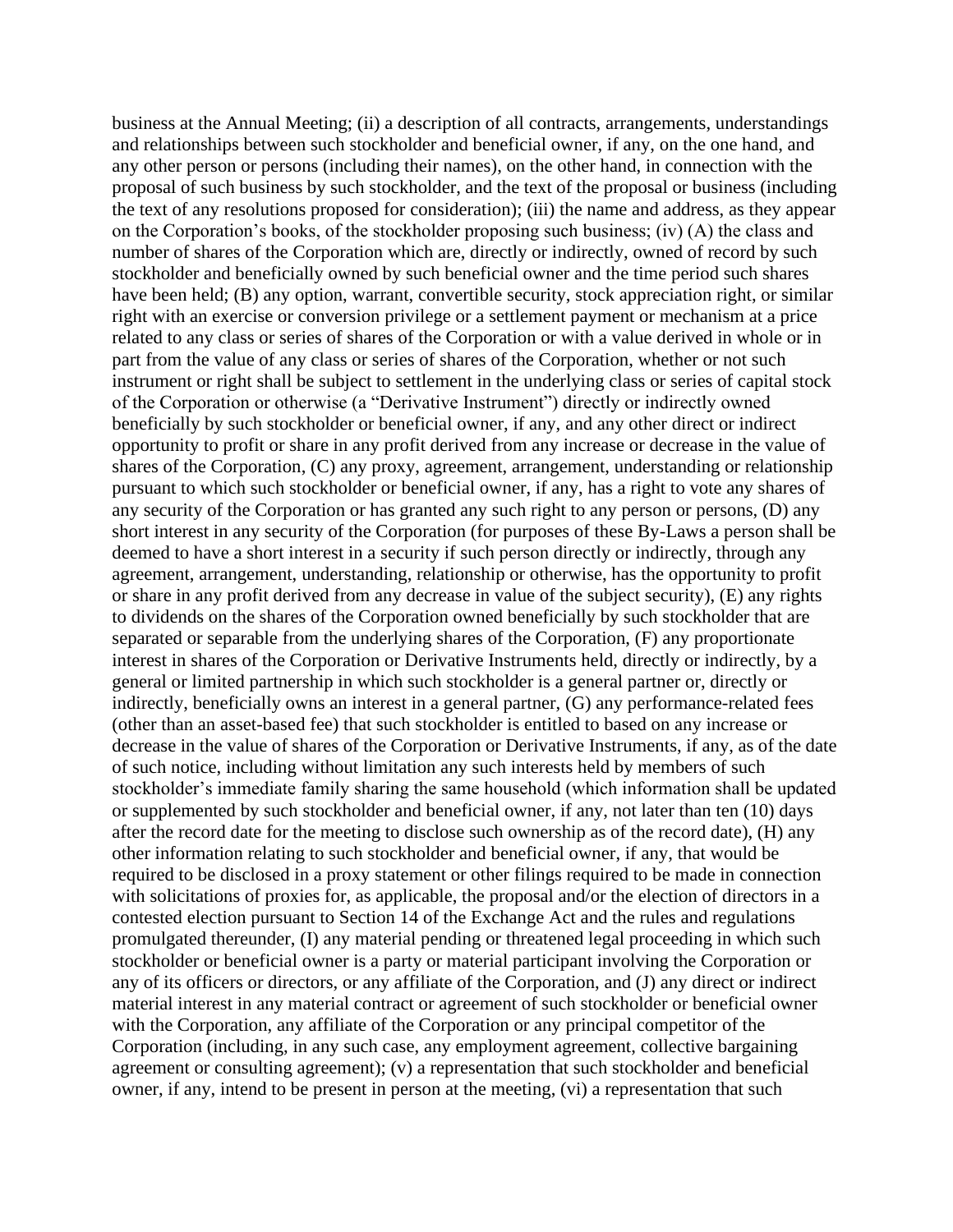stockholder and such beneficial owner, if any, intend to continue to hold the reported shares, Derivative Instruments or other interests through the date of the Corporation's next Annual Meeting of stockholders, and (vii) such additional information, documents, instruments, agreements and consents as may be deemed useful to the Board and (vii) any material interest of the stockholder in such business. For purposes of satisfying the requirements of clause (iv) of this paragraph with respect to a beneficial owner, the beneficial owner shall supply to the Corporation either (A) a statement from the record holder of the shares, Derivative Instruments or other interests verifying the holdings of the beneficial owner and indicating the length of time the shares, Derivative Instruments or other interests have been held by such beneficial owner, or (B) a current Schedule 13D, Schedule 13G, Form 3, Form 4 or Form 5 filed with the Securities and Exchange Commission reflecting the holdings of the beneficial owner, together with a statement of the length of time that the shares, Derivative Instruments or other interests have been held. If a recommendation is submitted by a group of two or more stockholders, the information regarding the recommending stockholders and beneficial owners, if any, must be submitted with respect to each stockholder in the group and any beneficial owners. A stockholder providing notice pursuant to this Section 7 shall further update and supplement such notice, if necessary, so that the information provided or required to be provided in such notice pursuant to this Section 7 shall be true and correct as of the record date for determining the stockholders entitled to receive notice of the Annual Meeting and such update and supplement shall be delivered to or be mailed and received by the Secretary at the principal executive offices of the Corporation not later than five (5) business days after the record date for determining the stockholders entitled to receive notice of the Annual Meeting. Notwithstanding anything in these By-laws to the contrary, no business shall be conducted at an Annual Meeting except in accordance with the procedures set forth in this Section 7 and, if applicable, except as provided for in Section 3 and Section 3A of Article III. The chairman of an Annual Meeting shall, if the facts warrant, determine and declare to the Annual Meeting that business was not properly brought before the Annual Meeting in accordance with the provisions of this Section 7 and, if he should so determine, he shall so declare to the Annual Meeting and any such business not properly brought before the Annual Meeting shall not be transacted.

Section 8. Proxies and Voting. Unless otherwise required by law, the Certificate of Incorporation of the Corporation (the "Certificate of Incorporation") or these By-Laws, any question brought before any meeting of stockholders, other than the election of directors, shall be decided by the vote of the holders of a majority of the votes of shares of capital stock represented and entitled to vote thereat, voting as a single class. The term "Certificate of Incorporation" as used in these By-Laws includes any Certificate of Designation filed by the Corporation with respect to any series of preferred stock of the Corporation. Every reference in these By-Laws to a majority or other proportion of shares, or a majority or other proportion of the votes of shares, of capital stock shall refer to such majority or other proportion of the votes to which such shares of capital stock are entitled as provided in the Certificate of Incorporation. At any meeting of the stockholders, every stockholder entitled to vote may vote in person or by proxy authorized by an instrument in writing or by a transmission permitted by law filed in accordance with the procedure established for the meeting. Any copy, e-mail of a PDF document, facsimile telecommunication or other reliable reproduction of the writing or transmission created pursuant to this Section 8 may be substituted or used in lieu of the original writing or transmission for any and all purposes for which the original writing or transmission could be used, provided that such copy, e-mail of a PDF document, facsimile telecommunication or other reproduction shall be a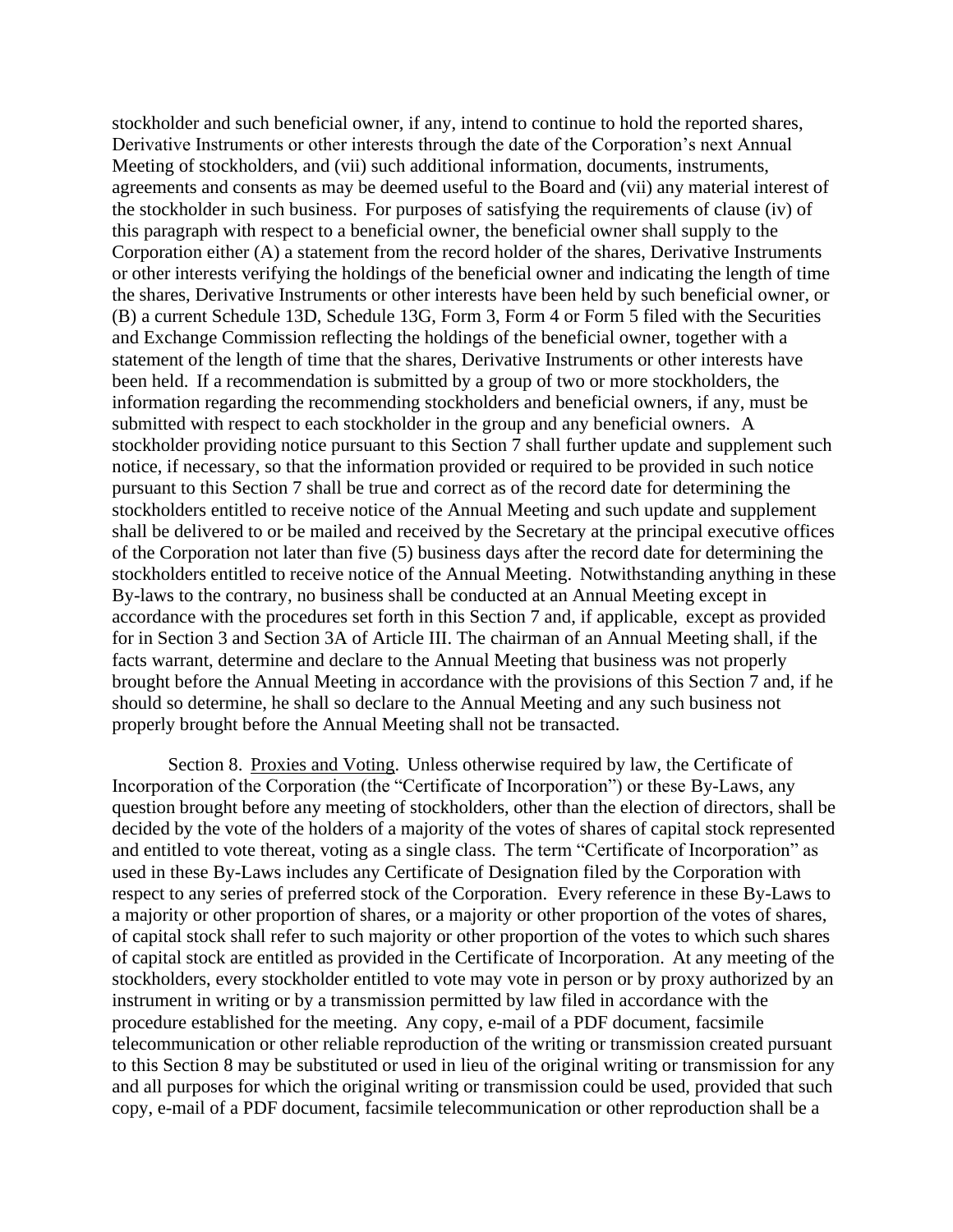complete reproduction of the entire original writing or transmission. All voting, including on the election of directors but excepting where otherwise required by law, may be by a voice vote; provided, however, that upon demand therefore by a stockholder entitled to vote or by his or her proxy, a stock vote shall be taken. Every stock vote shall be taken by ballots, each of which shall state the name of the stockholder or proxy voting and such other information as may be required under the procedure established for the meeting.

Section 9. Inspectors. For each election of directors by the stockholders and in any other case in which it shall be advisable, in the opinion of the Board, that the voting upon any matter shall be conducted by inspectors of election, the Board shall appoint an inspector or inspectors of election. If, for any such election of directors or the voting upon any such other matter, any inspector appointed by the Board shall be unwilling or unable to serve, or if the Board shall fail to appoint inspectors, the chairman of the meeting shall appoint the necessary inspector or inspectors. The inspector(s) so appointed, before entering upon the discharge of their duties, shall be sworn faithfully to execute the duties of inspectors with strict impartiality, and according to the best of their ability, and the oath so taken shall be subscribed by them. Such inspectors shall determine the number of shares of capital stock of the Corporation outstanding and the voting power of each of the shares represented at the meeting, the existence of a quorum, and the validity and effect of proxies, and shall receive votes, ballots or consents, hear and determine all challenges and questions arising in connection with the right to vote, count and tabulate all votes, ballots or consents, determine the result, and do such acts as are proper to conduct the election or vote with fairness to all stockholders. On request of the chairman of the meeting or any stockholder entitled to vote thereat, the inspectors shall make a report in writing of any challenge, question or matter determined by them and shall execute a certificate of any fact found by them. No director or candidate for the office of director shall act as an inspector of election of directors. Inspectors need not be stockholders.

Section 10. Remote Participation in Meetings. If so provided in the notice of the meeting or by the presiding officer, stockholders may participate in any stockholders' meeting by conference telephone, similar communications equipment or other electronic communications technology in a fashion pursuant to which the stockholders have the opportunity to read or hear the proceedings substantially concurrently with their occurrence, vote on matters submitted to the stockholders and pose questions to the participants in the meeting. Stockholders so participating will be deemed present at the meeting.

## **ARTICLE III** DIRECTORS

Section 1. Powers. The business of the Corporation shall be managed under the direction of the Board. The Board may, except as otherwise required by law, exercise all such powers and do all such acts and things as may be exercised or done by the Corporation, including, without limiting the generality of the foregoing, the unqualified power:

a. To declare dividends from time to time in accordance with law;

b. To purchase or otherwise acquire any property, rights or privileges on such terms as it shall determine;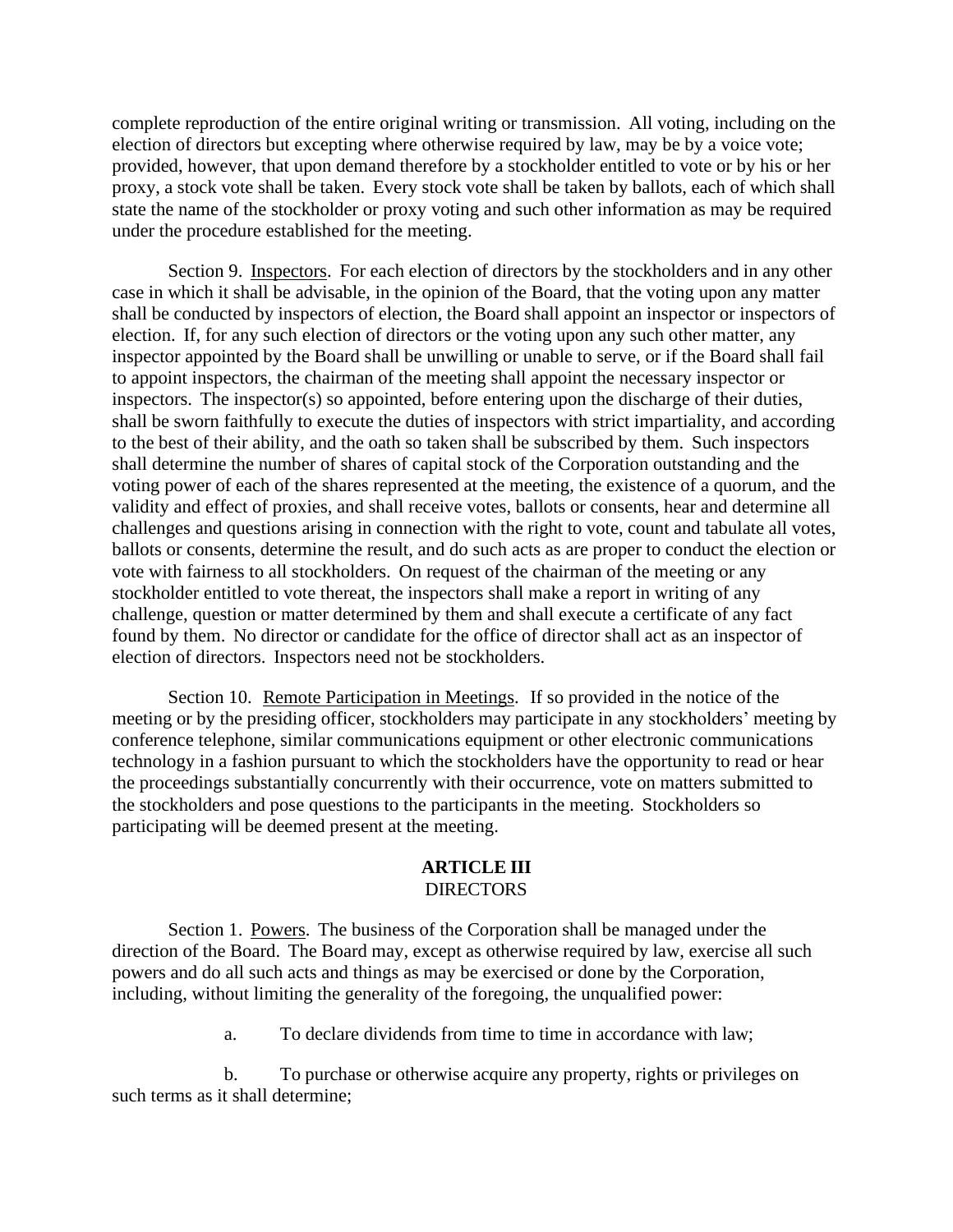c. To authorize the creation, making and issuance, in such form as it may determine, of written obligations of every kind, negotiable or non-negotiable, secured or unsecured, and to do all things necessary in connection therewith;

d. To remove any officer of the Corporation with or without cause, and from time to time to devolve the powers and duties of any officer upon any other person for the time being;

e. To confer upon any officer of the Corporation the power to appoint, remove and suspend subordinate officers, employees and agents;

f. To adopt from time to time such stock, option, stock purchase, bonus or other compensation plans for directors, officers, employees and agents of the Corporation and its subsidiaries as it may determine;

g. To adopt from time to time such insurance, retirement, and other benefit plans for directors, officers, employees and agents of the Corporation and its subsidiaries as it may determine; and

h. To adopt from time to time regulations, not inconsistent with these By-Laws, for the management of the Corporation's business and affairs.

Section 2. Terms and Vacancies. The authorized number of directors of the Corporation shall be fixed in accordance with the Certificate of Incorporation. The entire Board shall be elected annually at each Annual Meeting of stockholders, as provided in the Certificate of Incorporation. No decrease in the number of directors constituting the Board shall shorten the term of any incumbent director.

## Section 3. Nominations of Directors; Election.

a. Nominations for the election of directors may be made by the Board or a committee appointed by the Board, by any Eligible Stockholder (as defined below) complying with the procedures set forth in Section 3A, or by any stockholder of the Corporation entitled to vote generally in the election of directors who complies with the procedures set forth in this Section 3. Directors shall be at least 21 years of age. Directors need not be stockholders.

b. Nominations by stockholders, made pursuant to this Section 3, shall be made pursuant to timely notice in proper written form to the Secretary of the Corporation. To be timely, a stockholder's notice shall be delivered to or mailed and received at the principal executive offices of the Corporation not less than ninety (90) days nor more than 120 days prior to the anniversary date of the immediately preceding Annual Meeting; provided, however, that in the event that the Annual Meeting is called for a date that is not within twenty-five (25) days before or after such anniversary date, notice by the stockholder to be timely must be received not later than the close of business on the tenth (10th) day following the day on which such notice of the date of the Annual Meeting was mailed or such public disclosure was made, whichever first occurs. In no event shall the public announcement of an adjournment or postponement of an Annual Meeting commence a new time period for the giving of a stockholder's notice as described above. To be in proper written form, such stockholder's notice shall set forth in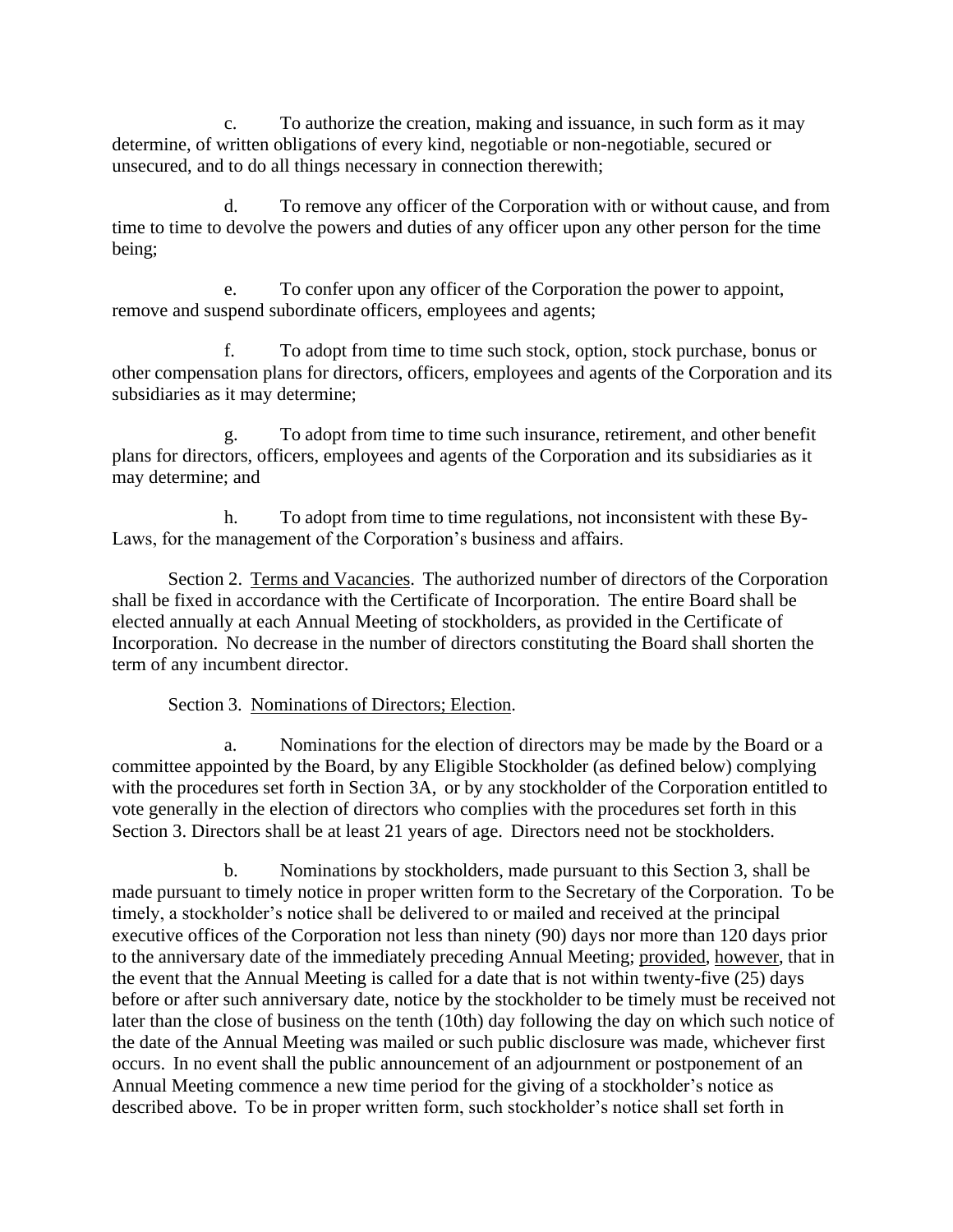writing (i) as to each person whom the stockholder proposes to nominate for election or reelection as a director, (A) all information relating to such person that is required to be disclosed in solicitations of proxies for election of directors, or is otherwise required, in each case pursuant to Regulation 14A under the Securities Exchange Act of 1934, as amended (the "Exchange Act"), including, without limitation, such person's written consent to being a nominee and to serving as a director if elected (B) a description of all direct and indirect compensation, economic interests and other material monetary agreements, arrangements and understandings during the past three years, and any other material relationships, between or among such stockholder and beneficial owner, if any, and their respective affiliates and associates, or others acting in concert therewith, on the one hand, and each recommended nominee, and his or her respective affiliates and associates, or others acting in concert therewith, on the other hand, including, without limitation, all information that would be required to be disclosed pursuant to Rule 404 promulgated under Regulation S-K if the stockholder making the nomination and any beneficial owner on whose behalf the nomination is made, if any, or any affiliate or associate thereof or person acting in concert therewith, were the "registrant" for purposes of such rule and the recommended nominee were a director or executive officer of such registrant, (C) a description of any agreements, arrangements and understandings between the recommending stockholder and the beneficial owner, if any, and the recommended nominee regarding the nomination, and (D) a description of all relationships between the recommended nominee and any of the Corporation's competitors, customers, and suppliers; and (ii) as to the stockholder giving the notice, the (A) name and address, as they appear on the Corporation's books, of such stockholder, (B) (1) the class and number of shares of the Corporation which are, directly or indirectly, owned of record by such stockholder and beneficially by such beneficial owner and the time period that such shares have been held, (2) any Derivative Instrument directly or indirectly owned beneficially by such stockholder or beneficial owner, if any, and any other direct or indirect opportunity to profit or share in any profit derived from any increase or decrease in the value of shares of the Corporation, (3) any proxy, agreement, arrangement, understanding or relationship pursuant to which such stockholder or beneficial owner, if any, has a right to vote any shares of any security of the Corporation or has granted any such right to any person or persons, (4) any short interest in any security of the Corporation, (5) any rights to dividends on the shares of the Corporation owned beneficially by such stockholder that are separated or separable from the underlying shares of the Corporation, (6) any proportionate interest in shares of the Corporation or Derivative Instruments held, directly or indirectly, by a general or limited partnership in which such stockholder is a general partner or, directly or indirectly, beneficially owns an interest in a general partner, (7) any performance-related fees (other than an asset-based fee) that such stockholder is entitled to based on any increase or decrease in the value of shares of the Corporation or Derivative Instruments, if any, as of the date of such notice, including without limitation any such interests held by members of such stockholder's immediate family sharing the same household (which information shall be updated or supplemented by such stockholder and beneficial owner, if any, not later than ten (10) days after the record date for the meeting to disclose such ownership as of the record date), (8) any other information relating to such stockholder and beneficial owner, if any, that would be required to be disclosed in a proxy statement or other filings required to be made in connection with solicitations of proxies for, as applicable, the proposal and/or the election of directors in a contested election pursuant to Section 14 of the Exchange Act and the rules and regulations promulgated thereunder, (9) any material pending or threatened legal proceeding in which such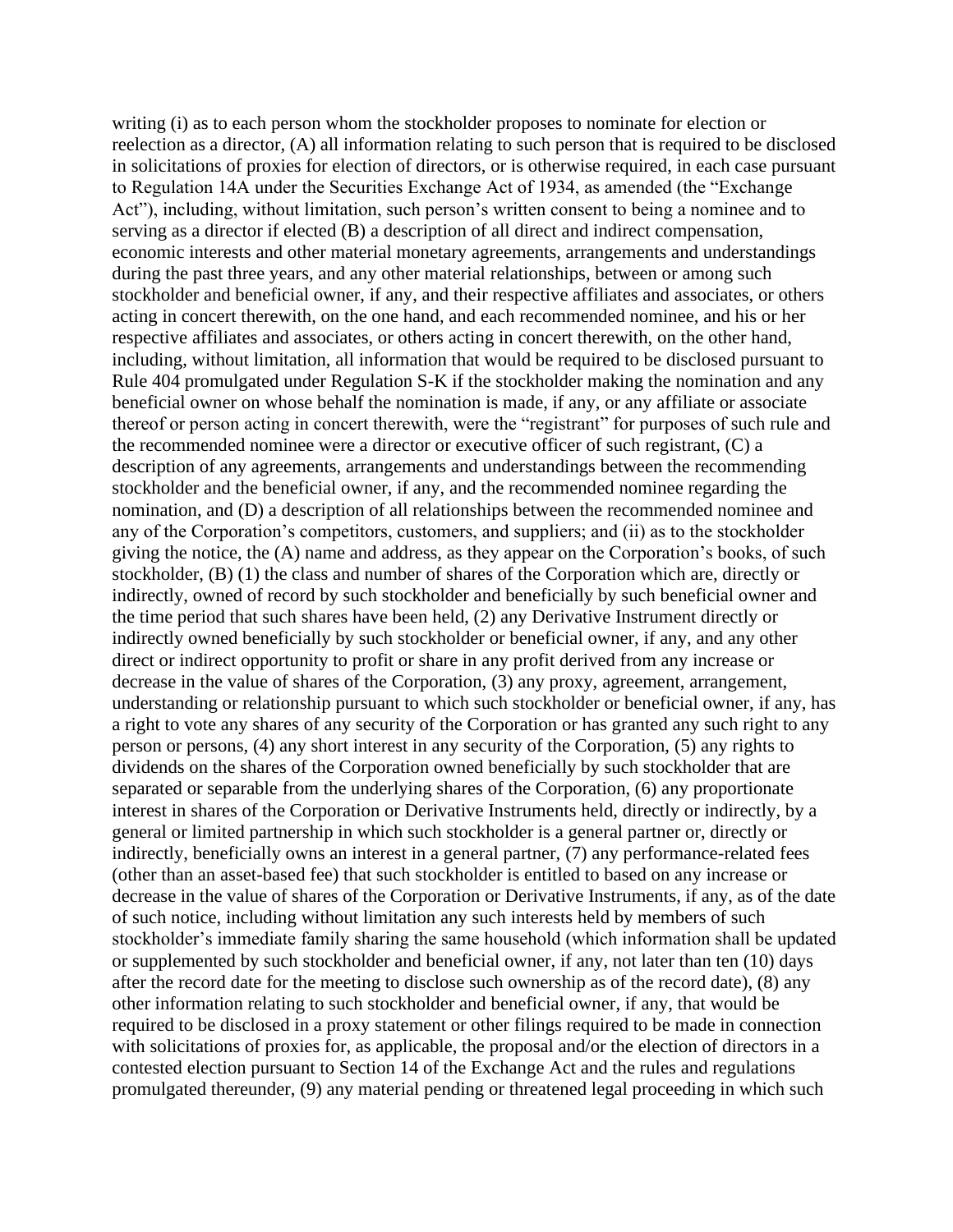stockholder or beneficial owner is a party or material participant involving the Corporation or any of its officers or directors, or any affiliate of the Corporation, and (10) any direct or indirect material interest in any material contract or agreement of such stockholder or beneficial owner with the Corporation, any affiliate of the Corporation or any principal competitor of the Corporation (including, in any such case, any employment agreement, collective bargaining agreement or consulting agreement); (C) a representation that such stockholder and beneficial owner, if any, intend to be present in person at the Annual Meeting, (D) a representation that such stockholder and such beneficial owner, if any, intend to continue to hold the reported shares, Derivative Instruments or other interests through the date of the Corporation's next Annual Meeting of stockholders, (E) a completed and signed questionnaire and consent required in clauses (i) and (ii) of Section 3(c), prepared with respect to and signed by such stockholder and beneficial owner, and (F) such additional information, documents, instruments, agreements and consents as may be deemed useful to the Board. For purposes of satisfying the requirements of clause (ii)(B) of this paragraph with respect to a beneficial owner, the beneficial owner shall supply to the Corporation either (i) a statement from the record holder of the shares, Derivative Instruments or other interests verifying the holdings of the beneficial owner and indicating the length of time the shares, Derivative Instruments or other interests have been held by such beneficial owner, or (ii) a current Schedule 13D, Schedule 13G, Form 3, Form 4 or Form 5 filed with the Securities and Exchange Commission reflecting the holdings of the beneficial owner, together with a statement of the length of time that the shares, Derivative Instruments or other interests have been held. If a recommendation is submitted by a group of two or more stockholders, the information regarding the recommending stockholders and beneficial owners, if any, must be submitted with respect to each stockholder in the group and any beneficial owners. A stockholder providing notice pursuant to this Section 3 shall further update and supplement such notice, if necessary, so that the information provided or required to be provided in such notice pursuant to this Section 3 shall be true and correct as of the record date for determining the stockholders entitled to receive notice of the Annual Meeting and such update and supplement shall be delivered to or be mailed and received by the Secretary at the principal executive offices of the Corporation not later than five (5) business days after the record date for determining the stockholders entitled to receive notice of the Annual Meeting. At the request of the Board, any person nominated by the Board for election as a director shall furnish to the Secretary of the Corporation the information required to be set forth in a stockholder's notice of nomination which pertains to the nominee.

c. To be eligible for consideration to be nominated for election or reelection as a director of the Corporation, the notice required pursuant to this Section 3 must be accompanied by (i) a written questionnaire with respect to the background and qualification of such recommended nominee and the background of any other person or entity on whose behalf the nomination is being made (which questionnaire shall be provided by the Secretary upon written request) and (ii) the written consent of each recommended nominee to: (A) provide, within such time period specified by the Corporation, such information concerning the recommended nominee as may reasonably be required by the Nominating and Corporate Governance Committee (the "Governance Committee") and/or Board to determine the eligibility of such recommended nominee to serve as an independent director of the Corporation, that could be material to a reasonable stockholder's understanding of the independence, or lack thereof, of such proposed nominee, and (B) a background check to confirm the qualifications of the recommended nominee and to make such other determinations as the Governance Committee or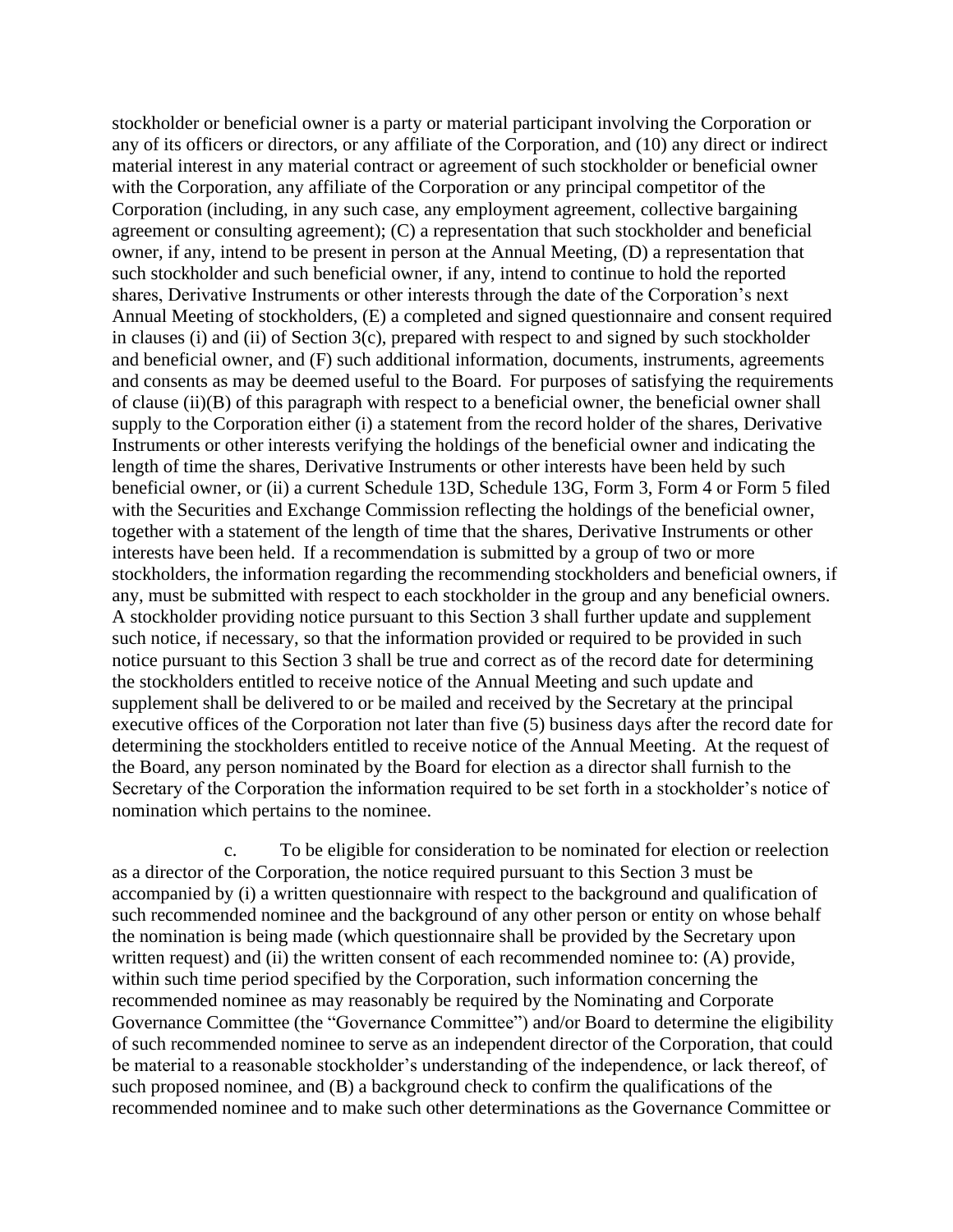the Board may deem appropriate or necessary, and (iii) the written representation and agreement (in the form provided by the Secretary upon written request) of the recommended nominee that he or she (A) is not and will not become a party to (1) any agreement, arrangement or understanding with, and has not given any commitment or assurance to, any person or entity as to how such person, if elected as a director of the Corporation, will act or vote on any issue or question (a "Voting Commitment") that has not been disclosed to the Corporation or (2) any Voting Commitment that could limit or interfere with such person's ability to comply, if elected as a director of the Corporation, with such person's fiduciary duties under applicable law, (B) is not a party to any agreement, arrangement or understanding that the nominee has with any person or entity other than the Corporation with respect to any direct or indirect compensation, reimbursement or indemnification in connection with service or action as a director that has not been disclosed therein and that he or she will promptly disclose to the secretary any such agreement, arrangement, or understanding that arises at any time during the nominee's service on the Board, and (C) in such person's individual capacity and on behalf of any person or entity on whose behalf the nomination is being made, would be in compliance, if elected as a director of the Corporation, and will comply with all applicable publicly disclosed corporate governance, conflict of interest, confidentiality and stock ownership and trading policies and guidelines of the Corporation.

d. A person is not eligible to serve as a director if he or she: (i) is under indictment for, or has ever been convicted of, a criminal offense involving dishonesty or breach of trust and the penalty for such offense could be imprisonment for more than one year; (ii) is a person against whom a federal or state bank regulatory agency has, within the past ten years, issued a cease and desist order for conduct involving dishonesty or breach of trust and that order is final and not subject to appeal; (iii) has been found either by any federal or state regulatory agency whose decision is final and not subject to appeal, or by a court to have (A) committed a willful violation of any law, rule or regulation governing banking, securities, commodities or insurance, or any final cease and desist order issued by a banking, securities, commodities or insurance regulatory agency; or (B) breached a fiduciary duty involving personal profit; or (iv) has been nominated by a person who would be disqualified from serving as a Director of this Corporation under this Article III.

e. At any meeting of stockholders for the election of one or more directors at which a quorum is present, each director shall be elected by vote of a majority of the votes cast with respect to the director, provided that if the number of nominees for director exceeds the number of directors to be elected, the directors shall be elected by the vote of a plurality of the votes cast by the stockholders entitled to vote at the election. For purposes of this Section 3(e), a majority of the votes cast means that the number of shares voted "for" a director exceeds the number of shares voted "against" that director. Votes cast shall not include (i) a share whose ballot is marked as "withheld", (ii) a share otherwise present at the meeting but for which there is an abstention, and (iii) a share otherwise present at the meeting as to which the shareholder gives no authority or direction. If a director then serving on the Board does not receive the required majority, the director shall tender his or her resignation to the Board. Within ninety (90) days after the date of the certification of election results, the Governance Committee will make a recommendation to the Board on whether to accept or reject the resignation, or whether other action should be taken, and the Board will act on the tendered resignation, taking into account the Governance Committee's recommendation, and publicly disclose its decision and the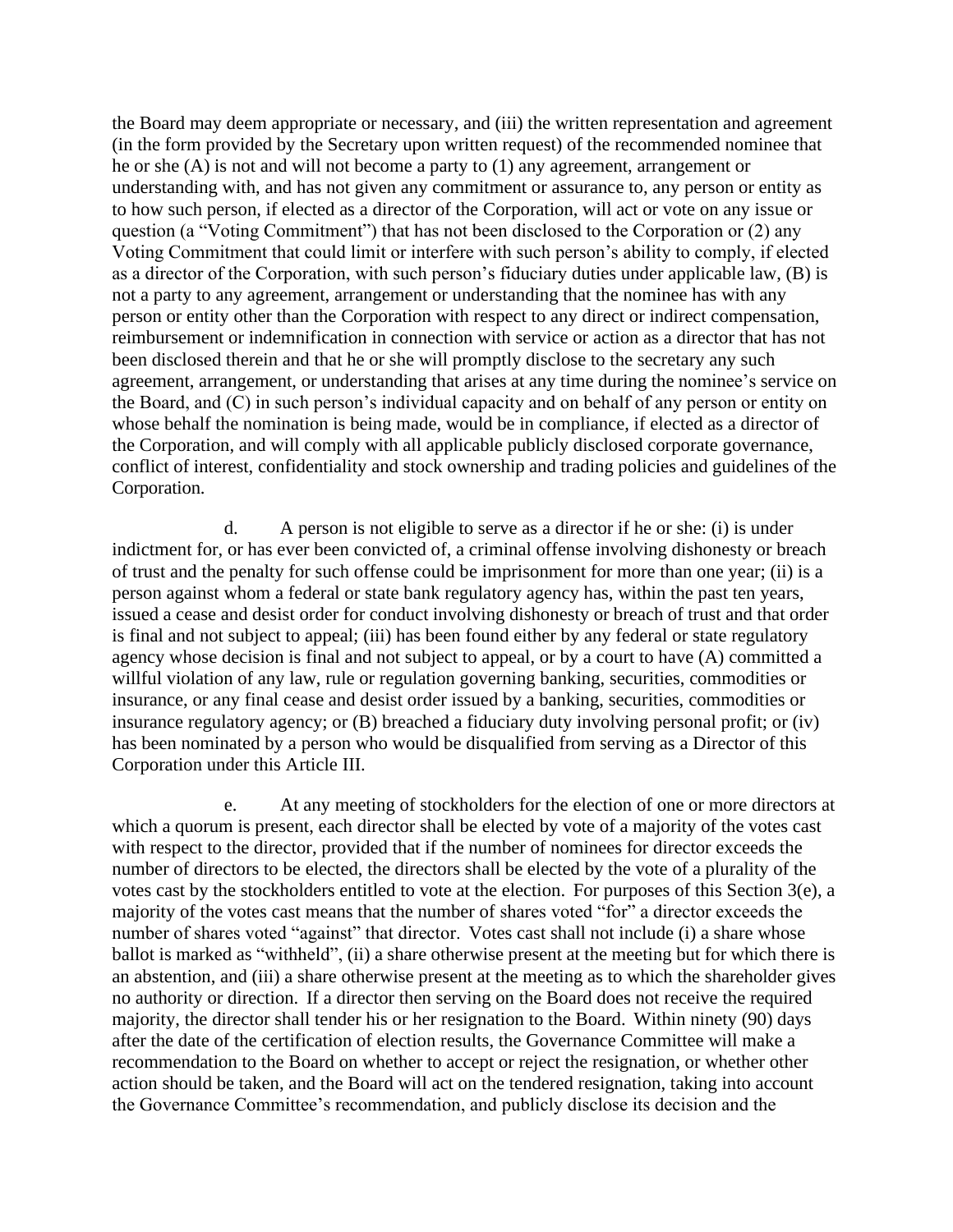rationale behind it. The Governance Committee in making its recommendation, and the Board in making its decision, may each consider any factors or other information that it considers appropriate and relevant. The director who tenders his or her resignation shall not participate in the recommendation of the Governance Committee or the decision of the Board with respect to such resignation. For the avoidance of doubt, if such resignation is accepted by the Board, the Board may fill such vacancy in accordance with the provisions of paragraph (b) of Article FIFTH of the Certificate of Incorporation.

### Section 3A. Inclusion of Stockholder Nominations In the Corporation's Proxy Materials.

a. Proxy Access. Subject to compliance with the terms and conditions set forth in these By-Laws, in connection with an Annual Meeting, the Corporation shall include in its proxy statement and form of proxy, in addition to the persons nominated for election by the Board or any committee thereof: (i) the name of any person nominated for election to the Board by a record stockholder who is, or is acting on behalf of, an Eligible Stockholder (as defined below) pursuant to this Section 3A (such nominated person, the "Stockholder Nominee") and (ii) the Required Information (as defined below) relating to any Stockholder Nominee.

b. Timeliness of Notice. To nominate a Stockholder Nominee for inclusion in the Corporation's proxy statement and form of proxy, a record stockholder who is, or is acting on behalf of, an Eligible Stockholder must provide a timely notice that expressly elects to have the Eligible Stockholder's Stockholder Nominee included in the Corporation's proxy materials pursuant to this Section 3A (the "Notice of Proxy Access Nomination"). To be timely, a Notice of Proxy Access Nomination must be received by the Secretary of the Corporation at the principal executive offices of the Corporation not later than the 120th day nor earlier than the 150th day before the one-year anniversary of the date on which the Corporation first mailed its proxy materials or a notice of availability of proxy materials (whichever is earlier) for the preceding year's Annual Meeting; provided, however, that in the event that no Annual Meeting was held in the previous year or if the date of the Annual Meeting is advanced by more than thirty (30) days prior to or delayed by more than sixty (60) days after the one-year anniversary of the date of the previous year's Annual Meeting, then, for a Notice of Proxy Access Nomination by the record stockholder to be timely, it must be so received by the Secretary not earlier than the close of business on the 120th day prior to such Annual Meeting and not later than the close of business on the later of (x) the ninetieth (90th) day prior to such Annual Meeting, or (y) the tenth (10th) day following the day on which notice or prior public disclosure of the date of such Annual Meeting is given or made to stockholders (the last day on which a Notice of Proxy Access Nomination may be delivered, the "Final Proxy Access Nomination Date"). In no event shall an adjournment of an Annual Meeting of stockholders, or postponement of any previously scheduled Annual Meeting of stockholders for which notice has been given (or with respect to which public disclosure of the date of the meeting was made), commence a new time period (or extend any time period) for the giving of a Notice of Proxy Access Nomination under this Section 3A.

c. Information Included in Proxy Materials. The Eligible Stockholder may provide to the Secretary of the Corporation a written statement for inclusion in the Corporation's proxy statement for the applicable Annual Meeting of stockholders, not to exceed 500 words, in support of the Eligible Stockholder's Stockholder Nominee (the "Statement"). In order to have a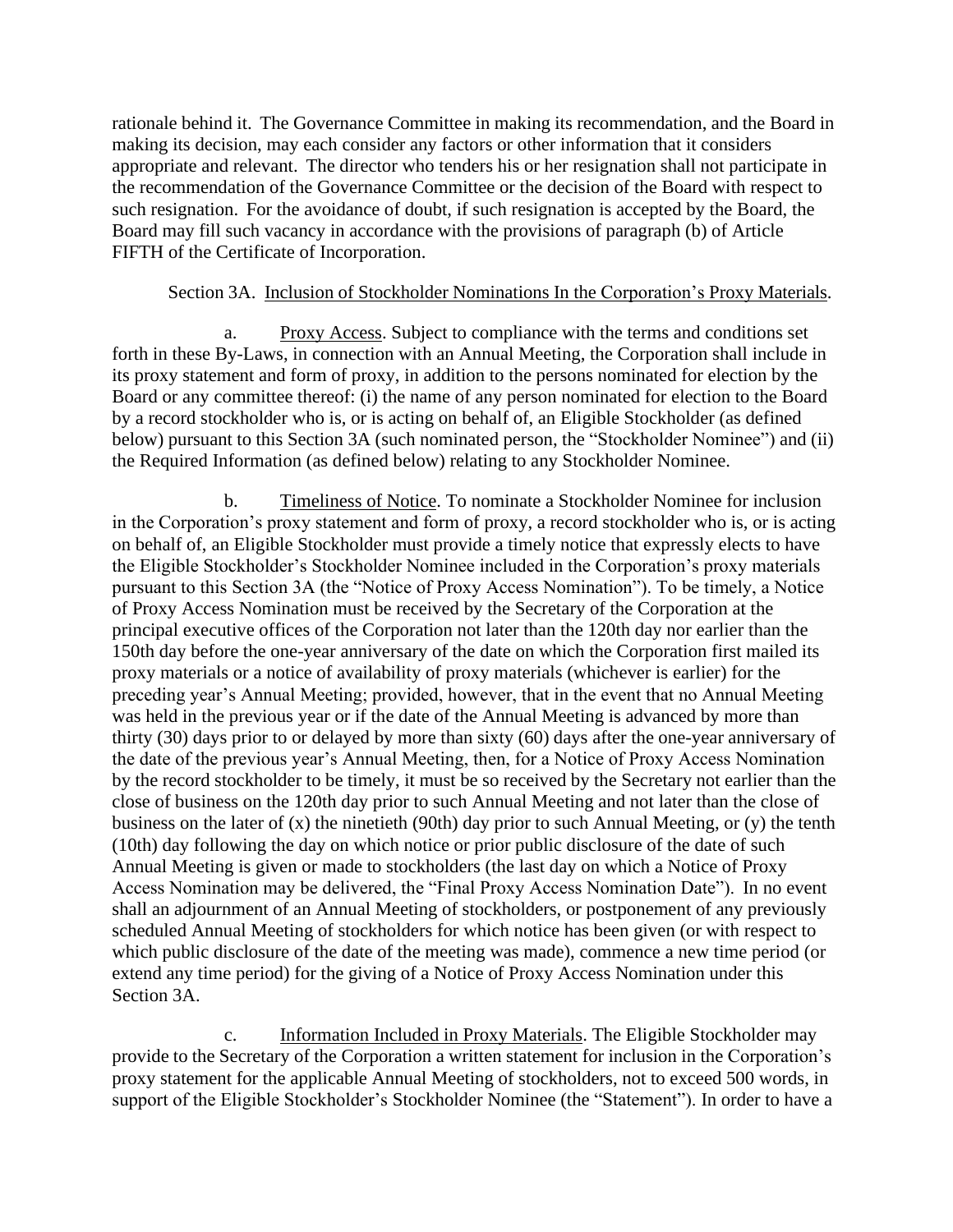Statement included in the proxy statement an Eligible Stockholder must submit the Statement to the Secretary of the Corporation at the same time that such Eligible Stockholder's Notice of Proxy Access Nomination is submitted to the Secretary of the Corporation. For purposes of this Section 3A, the "Required Information" that the Corporation will include in its proxy statement is (i) the information concerning the Stockholder Nominee and the Eligible Stockholder that the Corporation determines is required to be disclosed in the Corporation's proxy statement by the regulations promulgated under the Exchange Act and (ii) if the Eligible Stockholder so elects, a Statement. Notwithstanding anything to the contrary contained in this Section 3A, the Corporation may omit from its proxy materials any information or Statement (or portion thereof) that it believes would violate any applicable law or regulation. Nothing in this Section 3A shall limit the Corporation's ability to solicit against any Stockholder Nominee and include in the Corporation's proxy statement and additional proxy materials its own statements relating to any Stockholder Nominee.

d. Number of Stockholder Nominees. The number of Stockholder Nominees appearing in the Corporation's proxy materials with respect to an Annual Meeting of stockholders shall not exceed the greater of (i) two or (ii) 25% of the number of directors in office and subject to election by the holders of shares of Common Stock as of the Final Proxy Access Nomination Date, or if such number is not a whole number, the closest whole number below 25% (the number determined pursuant to clause (i) or clause (ii) of this sentence, as applicable, the "Permitted Number"); provided, that in the event that one or more vacancies for any reason occurs on the Board at any time after the Final Proxy Access Nomination Date and before the date of the applicable Annual Meeting of stockholders and the Board resolves to reduce the size of the Board in connection therewith such that the number of directors subject to election by the holders of shares of Common Stock is reduced, then the Permitted Number shall be calculated based on the number of directors in office as so reduced. The Permitted Number shall be reduced by (i) the number of director candidates for which the Corporation shall have received one or more notices that a stockholder intends to nominate director candidates at such applicable Annual Meeting of stockholders pursuant to Section 3 of this Article III and not pursuant to this Section 3A, (ii) the number of director candidates that will be included in the Corporation's proxy materials with respect to such Annual Meeting of stockholders as an unopposed (by the Corporation) nominee pursuant to any agreement, arrangement or other understanding with any stockholder or group of stockholders (other than any such agreement, arrangement or understanding entered into in connection with an acquisition of shares by such stockholder or group of stockholders from the Corporation), other than any such director candidate referred to in this clause (ii) who was elected, as a nominee of the Board, at both of the two Annual Meetings of stockholders immediately preceding the applicable Annual Meeting of stockholders, provided that the Permitted Number after such reduction with respect to the foregoing clause (i) and this clause (ii) will in no event be less than one, (iii) the number of incumbent director candidates who previously were Stockholder Nominees at either of the two Annual Meetings of stockholders immediately preceding the applicable Annual Meeting and whose re-election at the upcoming Annual Meeting is being recommended by the Board and (iv) the number of director candidates whose names were submitted for inclusion in the Corporation's proxy materials pursuant to this Section 3A, but who were thereafter nominated by the Board. In the event that the number of Stockholder Nominees submitted by Eligible Stockholders pursuant to this Section 3A exceeds the Permitted Number, each Eligible Stockholder (or group thereof constituting an Eligible Stockholder) will select one Stockholder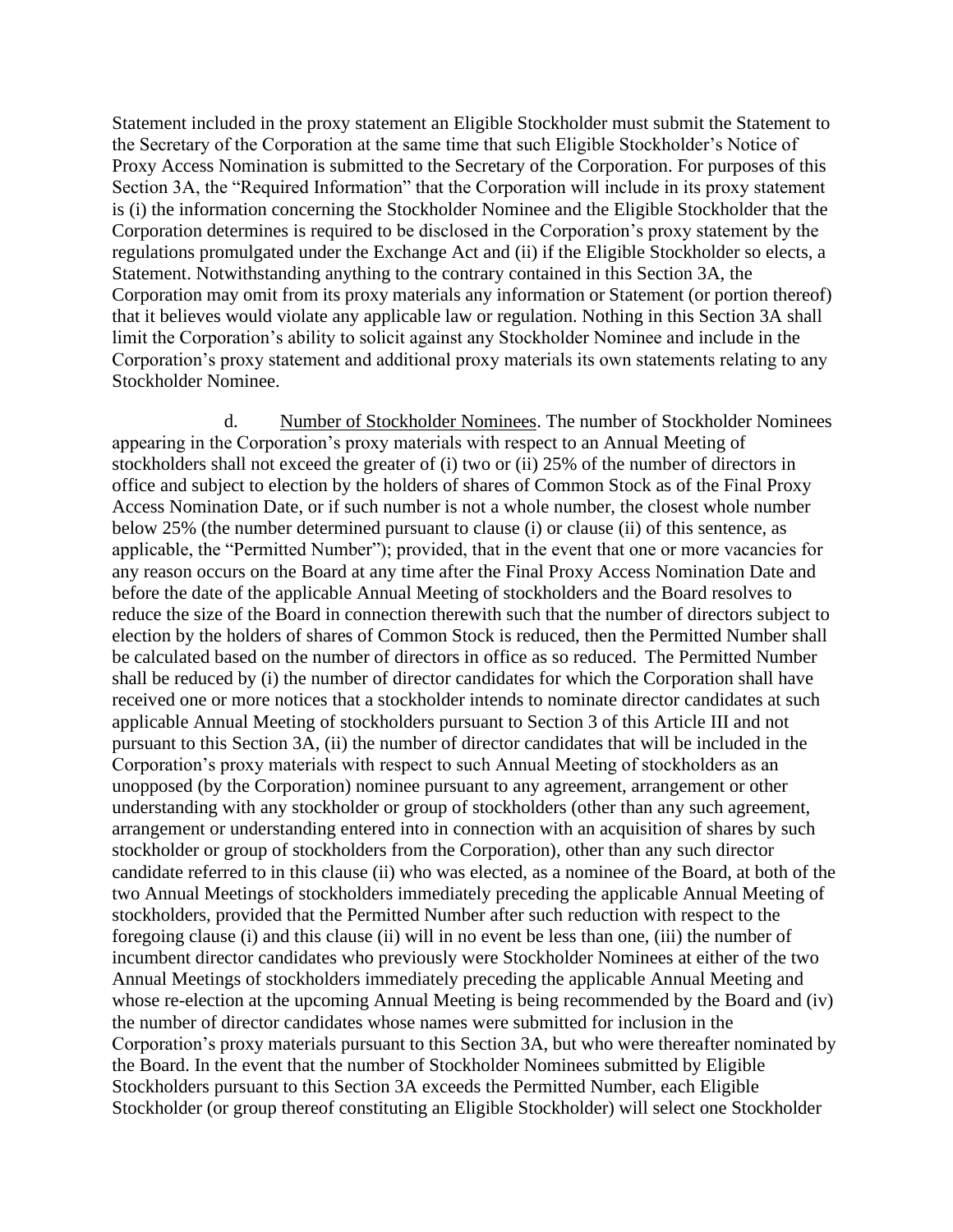Nominee for inclusion in the Corporation's proxy materials until the Permitted Number is reached, going in order of the amount (largest to smallest) of shares of Common Stock of the Corporation each Eligible Stockholder (or group thereof) disclosed as owned in its respective Notice of Proxy Access Nomination submitted to the Corporation. If the Permitted Number is not reached after each Eligible Stockholder (or group thereof) has selected one Stockholder Nominee, this selection process will continue as many times as necessary, following the same order each time, until the Permitted Number is reached. After reaching the Permitted Number of Stockholder Nominees, if any Stockholder Nominee who satisfies the eligibility requirements in this Section 3A (i) thereafter withdraws from the election (or his or her nomination is withdrawn by the applicable Eligible Stockholder) or (ii) is thereafter not submitted for director election for any reason (including the failure to comply with this Section 3A) other than due to a failure by the Corporation to include such Stockholder Nominee in the proxy materials in violation of this Section 3A, no other nominee or nominees shall be substituted for such Stockholder Nominee and included in the Corporation's proxy materials or otherwise submitted for director election pursuant to this Section 3A.

e. Group Provisions to Determine Eligible Stockholder. An "Eligible Stockholder" is one or more persons who own and have owned, or are acting on behalf of one or more beneficial owners who own and have owned (in each case as defined in Section 3A(f)), for at least three years as of the date the Notice of Proxy Access Nomination is received by the Corporation, shares representing at least 3% of the shares of Common Stock outstanding as of the date of such Notice of Proxy Access Nomination (the "Required Shares"), and who continue to own the Required Shares at all times between the date the Notice of Proxy Access Nomination is received by the Corporation and the date of the applicable Annual Meeting of stockholders; provided that the aggregate number of record stockholders and beneficial owners whose stock ownership is counted for the purposes of satisfying the foregoing ownership requirement shall not exceed 25. Two or more funds that are (i) under common management and investment control, (ii) under common management and funded primarily by a single employer or (iii) a "group of investment companies," as such term is defined in Section  $12(d)(1)(G)(ii)$  of the Investment Company Act of 1940 (as amended from time to time the "Investment Company Act") (such funds together under each of (i), (ii) or (iii) comprising a "Qualifying Fund") shall be treated as one record stockholder or beneficial owner for the purpose of determining the aggregate number of record stockholders and beneficial owners in this paragraph, and treated as one person for the purpose of determining "ownership" as defined in this Section 3A, provided that each fund comprising a Qualifying Fund otherwise meets the requirements set forth in this Section 3A. No record stockholder (other than a Custodian Holder (as defined below)) or beneficial owner may be a member of more than one group constituting an Eligible Stockholder under this Section 3A, and no shares may be attributed to more than one Eligible Stockholder or group constituting an Eligible Stockholder under this Section 3A. For the avoidance of doubt, the Required Shares will qualify as such if and only if the beneficial owner of such shares has itself beneficially owned such shares continuously for the three-year period ending on the date the Notice of Proxy Access Nomination is received by the Corporation and through other applicable dates referred to above (in addition to the other applicable requirements being met).

f. Definition of Ownership. For purposes of calculating the Required Shares, "ownership" shall be deemed to consist of and include only the outstanding shares as to which a person possesses both (i) the full voting and investment rights pertaining to the shares and (ii) the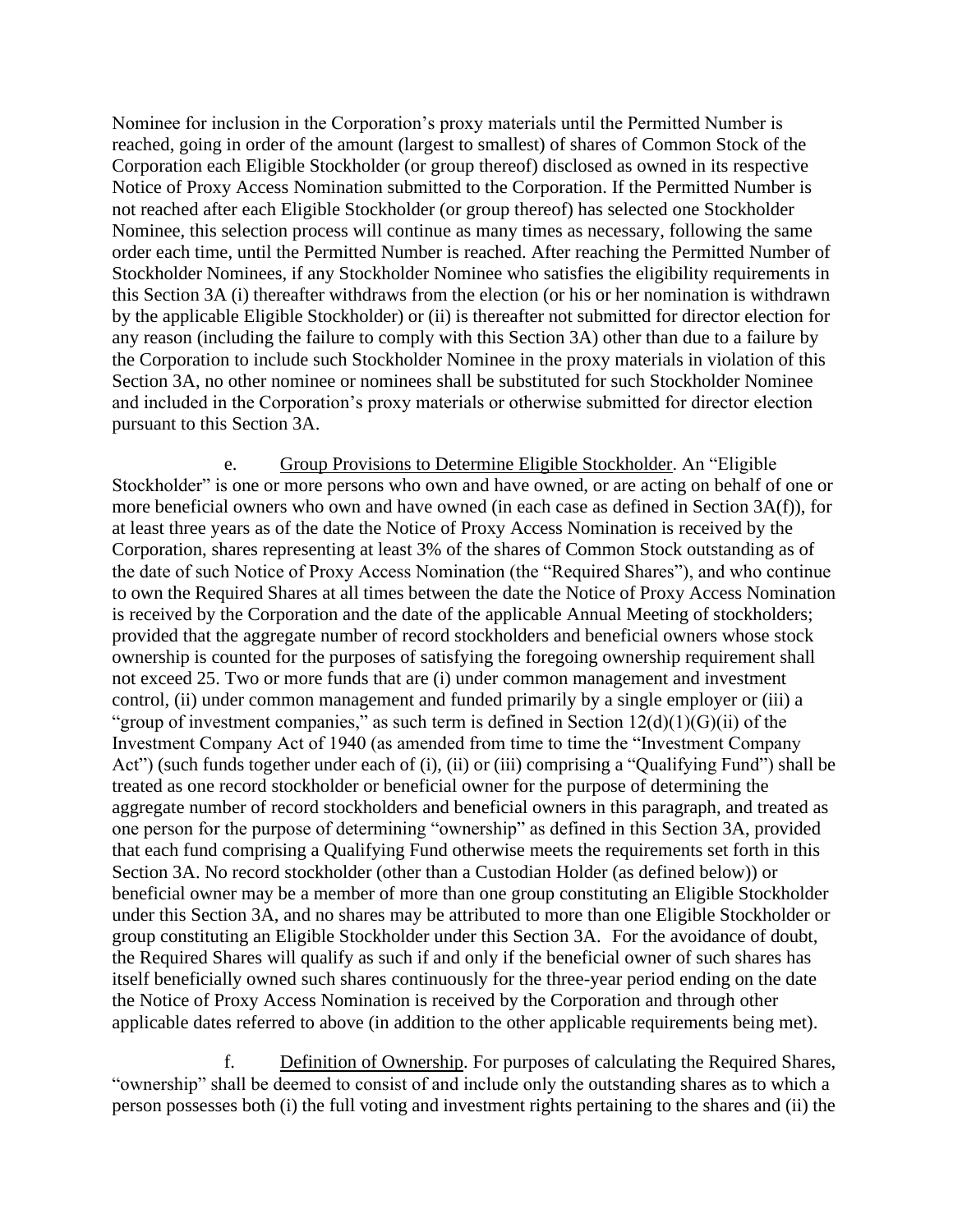full economic interest in (including the opportunity for profit and risk of loss on) such shares; provided that the number of shares calculated in accordance with clauses (i) and (ii) shall not include any shares (A) sold by such person or any of its affiliates in any transaction that has not been settled or closed, including any short sale, (B) borrowed by such person or any of its affiliates for any purposes or purchased by such person or any of its affiliates pursuant to an agreement to resell, or (C) subject to any option, warrant, forward contract, swap, contract of sale, or other derivative or similar agreement entered into by such person or any of its affiliates, whether any such instrument or agreement is to be settled with shares or with cash based on the notional amount or value of outstanding shares of Common Stock, in any such case which instrument or agreement has, or is intended to have, or if exercised would have, the purpose or effect of (1) reducing in any manner, to any extent or at any time in the future, such person's or its affiliates' full right to vote or direct the voting of any such shares, and/or (2) hedging, offsetting, or altering to any degree any gain or loss arising from the full economic ownership of such shares by such person or its affiliate. "Ownership" shall include shares held in the name of a nominee (including a Custodian Holder) or other intermediary so long as the person claiming ownership of such shares retains the right to instruct how the shares are voted with respect to the election of directors and the right to direct disposition thereof and possesses the full economic interest in the shares; provided that this provision shall not alter the obligations of a record stockholder to provide the Notice of Proxy Access Nomination. Ownership of shares shall be deemed to continue during any period (x) in which shares have been loaned if the person claiming ownership may recall such loaned shares on no more than five (5) business days' notice or (y) in which any voting power has been delegated by means of a proxy, power of attorney or other instrument or arrangement which is revocable at any time without condition. The terms "owned," "owning" and other variations of the word "own" shall have correlative meanings.

g. Contents of Notice of Proxy Access Nomination. The Notice of Proxy Access Nomination shall set forth or be submitted with the following information and materials in writing (including, as applicable, with respect to each Eligible Stockholder, every member of any group that is together such Eligible Stockholder other than a Custodian Holder):

i. with respect to each of the Stockholder Nominee(s) and each Eligible Stockholder, the information identified in Section 3(b)(i) of this Article III and Section 3(b)(ii) of this Article III, as applicable;

ii. the written consent of each Stockholder Nominee to being named in the Corporation's proxy materials as a nominee and to serving as a director if elected;

iii. a copy of the Schedule 14N that has been, or concurrently is, filed with the Securities and Exchange Commission as required by Rule 14a-18 under the Exchange Act;

iv. with respect to each Eligible Stockholder and its affiliates or associates or others acting in concert therewith and each Stockholder Nominee, all information as would be required to be disclosed in a solicitation of proxies for the election of such Stockholder Nominee as a director in a contested election pursuant to Section 14 of the Exchange Act and the rules and regulations promulgated thereunder;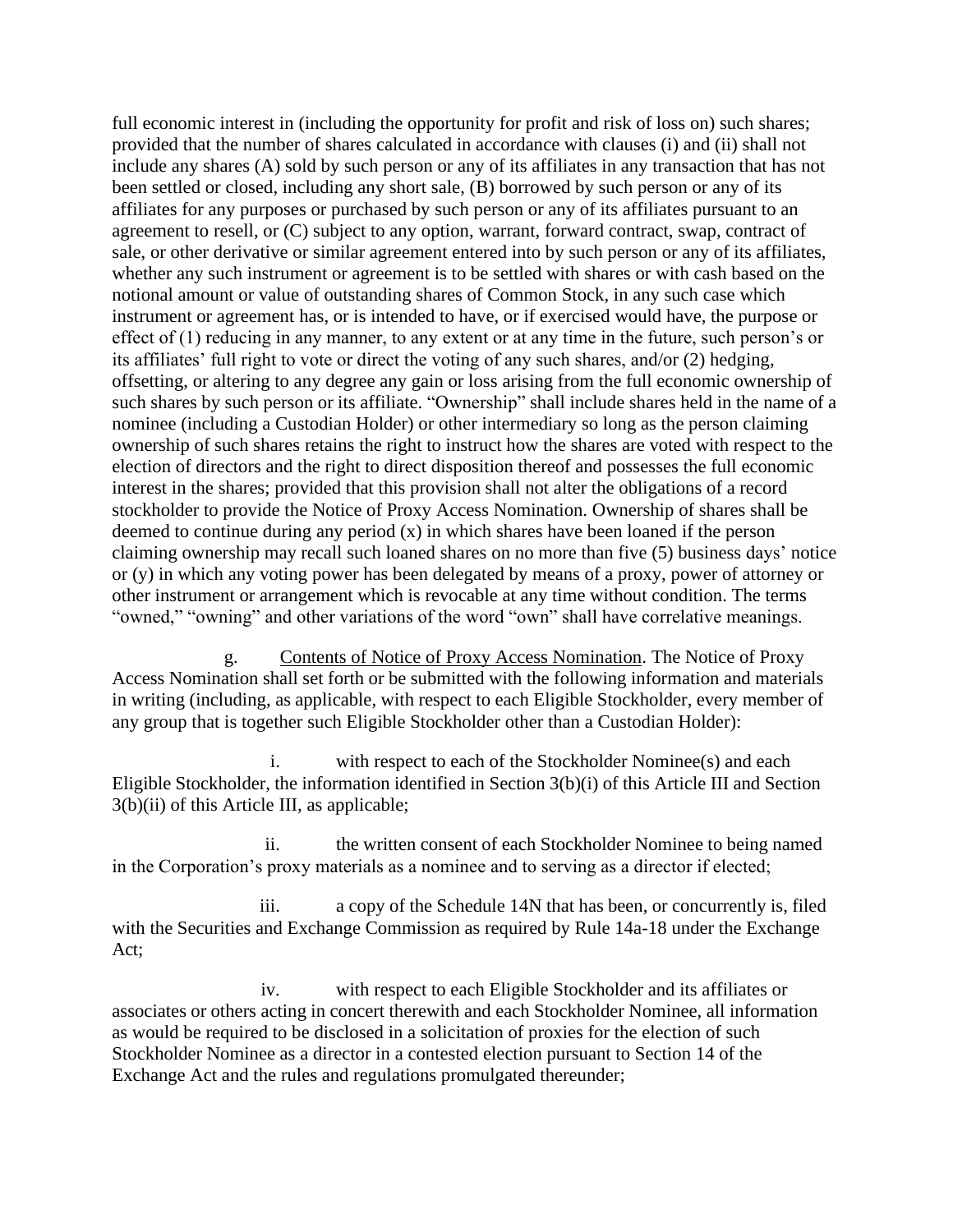v. a description of all direct and indirect compensation and other material monetary agreements, arrangements and understandings during the past three years, and any other material relationships, between or among the Eligible Stockholder and its or their respective affiliates and associates, or others acting in concert therewith, on the one hand, and each of such Eligible Stockholder's Stockholder Nominee(s), and his or her respective affiliates and associates, or others acting in concert therewith, on the other hand, including without limitation all information that would be required to be disclosed pursuant to Rule 404 promulgated under Regulation S-K if the Eligible Stockholder, or any affiliate or associate thereof or person acting in concert therewith, were the "registrant" for purposes of such rule and the Stockholder Nominee were a director or executive officer of such registrant; and

a completed director questionnaire required by clause (i) of Section 3(c) of this Article III signed by the Stockholder Nominee(s) (a form of which shall be provided by the Secretary of the Corporation promptly following a request therefor).

In addition, the Notice of Proxy Access Nomination must be submitted with a signed and written agreement of the Eligible Stockholder (and each member of any group that together is an Eligible Stockholder other than a Custodian Holder) setting forth:

i. a representation that the Eligible Stockholder (1) acquired ownership of the Required Shares in the ordinary course of business and not with the intent to change or influence control of the Corporation, and does not presently have such intent, (2) has not nominated and will not nominate for election to the Board at the applicable Annual Meeting of stockholders any person other than its Stockholder Nominee(s), (3) has not engaged and will not engage in, and has not and will not be a "participant" in another person's, "solicitation" within the meaning of Rule 14a-1(1) under the Exchange Act in support of the election of any individual as a director at the applicable Annual Meeting of stockholders other than its Stockholder Nominee(s) or a nominee of the Board, (4) will not distribute to any person any form of proxy for the applicable Annual Meeting of stockholders other than the forms distributed by the Corporation and (5) will provide facts, statements and other information in all communications with the Corporation and its stockholders that are or will be true and correct in all material respects and do not and will not omit to state a material fact necessary in order to make the statements made, in light of the circumstances under which they were made, not misleading and otherwise will comply with all applicable laws, rules and regulations in connection with any actions taken pursuant to this Section 3A;

ii. a representation that (1) within five (5) business days after the date that the Notice of Proxy Access Nomination is sent to the Corporation, the Eligible Stockholder will provide one or more written statements from the record holder of the Required Shares (and from each intermediary through which the Required Shares are or have been held during the requisite three-year holding period) that, as of a date within seven (7) days prior to the date that the Notice of Proxy Access Nomination was received by the Corporation, the Eligible Stockholder owns, and has owned continuously for the preceding three years, the Required Shares, (2) within five (5) business days after the record date for determining stockholders entitled to vote at the Annual Meeting, the Eligible Stockholder will provide one or more written statements from the record holder (and from each intermediary through which the Required Shares are held) verifying the Eligible Stockholder's continuous ownership of the Required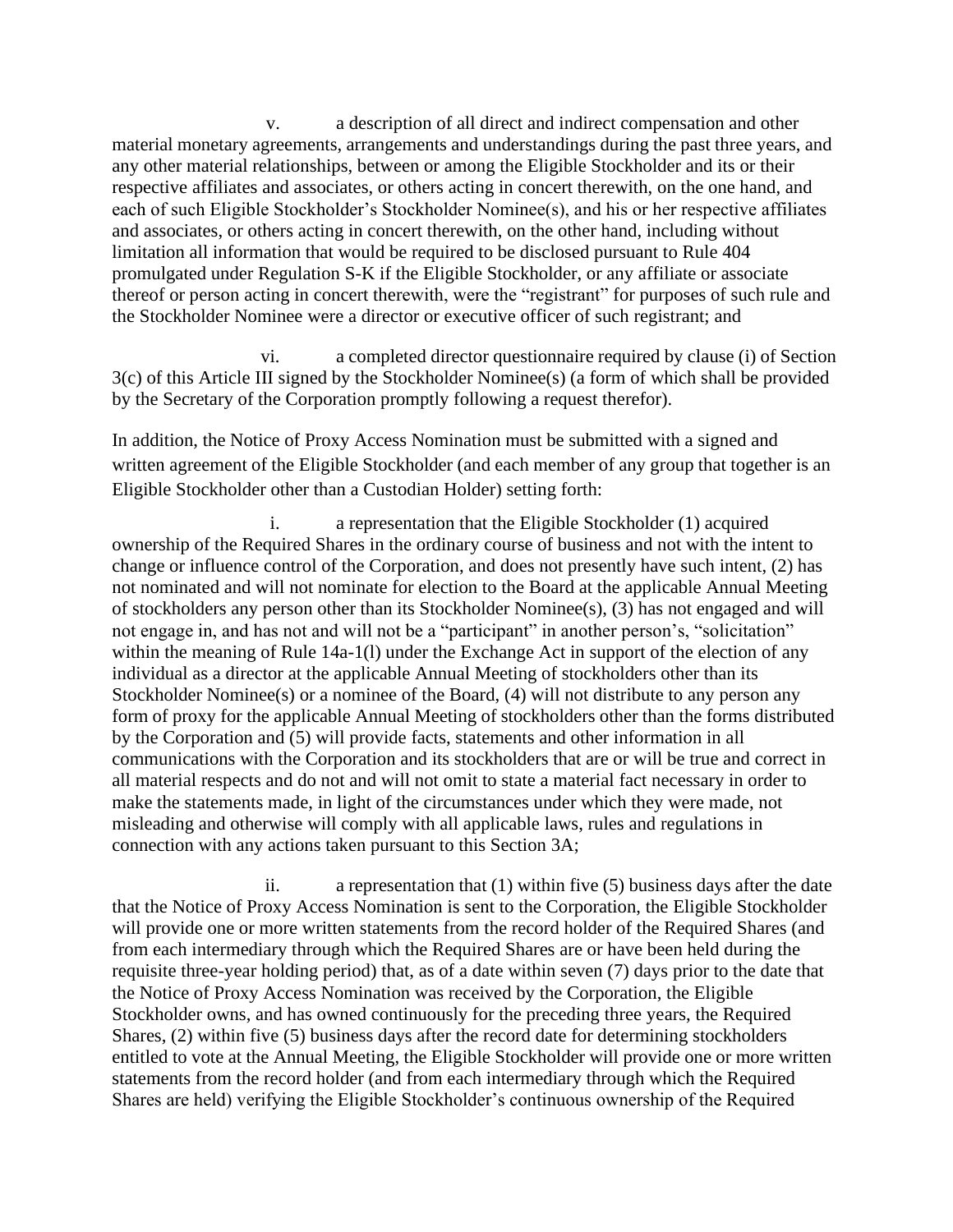Shares through such record date and (3) the Eligible Stockholder will provide immediate written notice to the Corporation if the Eligible Stockholder ceases to own any of the Required Shares prior to the applicable Annual Meeting of stockholders;

iii. in the case of a nomination by a group of persons that together is such an Eligible Stockholder, the designation by all group members of one group member that is authorized to act on behalf of all members of the Eligible Stockholder group with respect to the nomination and matters related thereto, including withdrawal of the nomination; and

iv. an undertaking that the Eligible Stockholder agrees to (1) assume all liability stemming from any legal or regulatory violation arising out of the Eligible Stockholder's communications with the stockholders of the Corporation or out of the information that the Eligible Stockholder provides to the Corporation, (2) indemnify and hold harmless the Corporation and each of its directors, officers and employees individually against any liability, loss or damages in connection with any threatened or pending action, suit or proceeding, whether legal, administrative or investigative, against the Corporation or any of its directors, officers or employees arising out of any nomination, solicitation or other activity by the Eligible Stockholder in connection with its efforts to elect the Stockholder Nominee(s) pursuant to this Section 3A, (3) file with the Securities and Exchange Commission any soliciting material with the Corporation's stockholders relating to the meeting at which the Stockholder Nominee will be nominated, regardless of whether any such filing is required under Regulation 14A of the Exchange Act or whether any exemption from filing is available for such solicitation or other communication under Regulation 14A of the Exchange Act, (4) comply with all laws and regulations applicable to any solicitation in connection with the Annual Meeting and (5) provide the Corporation prior to the Annual Meeting of stockholders such additional information as necessary or reasonably requested by the Corporation. In addition, no later than the Final Proxy Access Nomination Date, a Qualifying Fund whose stock ownership is counted for purposes of qualifying as an Eligible Stockholder must provide to the Secretary of the Corporation documentation satisfactory to the Corporation that demonstrates that the funds comprising the Qualifying Fund are (x) under common management and investment control, (y) under common management and funded primarily by a single employer or (z) a "group of investment companies," as such term is defined in Section 12(d)(1)(G)(ii) of the Investment Company Act.

Any information required by this Section 3A to be provided to the Corporation must be updated and supplemented by the Eligible Stockholder or Stockholder Nominee, as applicable, by delivery to the Secretary of the Corporation (1) no later than ten (10) days after the record date for determining the stockholders entitled to vote at the Annual Meeting of stockholders, of such information as of such record date and (2) no later than five (5) days before the Annual Meeting of stockholders, of such information as of the date that is ten (10) days before the Annual Meeting of stockholders. Further, in the event that any information or communications provided (pursuant to this Section 3A or otherwise) by the Eligible Stockholder or the Stockholder Nominee to the Corporation or its stockholders ceases to be true and correct in any respect or omits a fact necessary to make the statements made, in light of the circumstances under which they were made, not misleading, each Eligible Stockholder or Stockholder Nominee, as the case may be, shall promptly notify the Secretary of the Corporation of any such inaccuracy or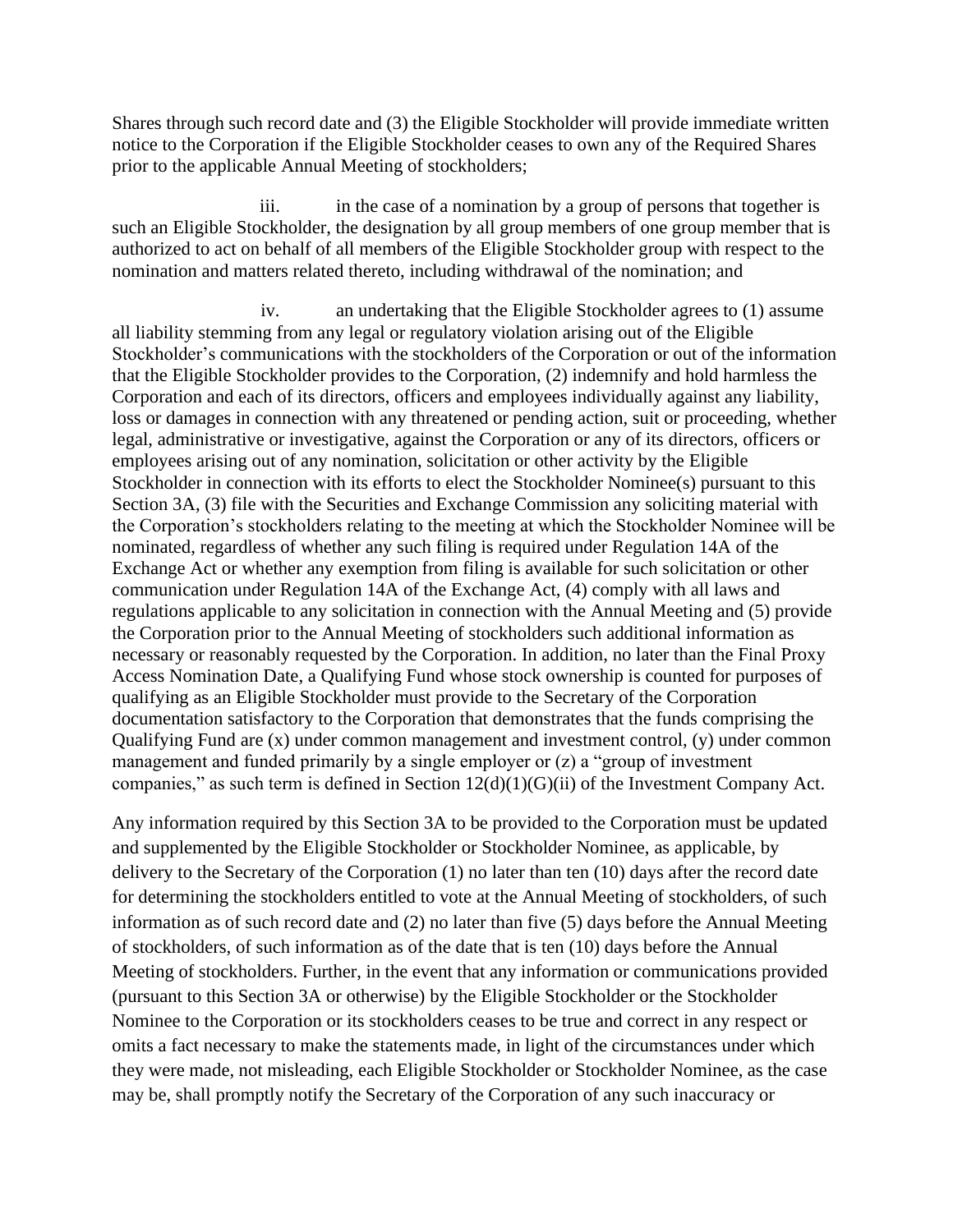omission in such previously provided information and of the information that is required to make such information or communication true and correct. For the avoidance of doubt, the requirement to update, supplement and correct such information shall not permit any Eligible Stockholder or other person to change or add any proposed Stockholder Nominee or be deemed to cure any defects or limit the remedies (including without limitation under these By-Laws) available to the Corporation relating to any defect (including any inaccuracy or omission).

h. Information and Agreements from Nominees. At the request of the Corporation, each Stockholder Nominee must:

i. provide an executed agreement, in a form satisfactory to the Corporation, that the Stockholder Nominee (1) has read and agrees, if elected, to serve as a member of the Board, to adhere to the Corporation's Corporate Governance Guidelines and Code of Conduct and any other policies and guidelines of the Corporation applicable to directors (which will be provided by the Corporation following a request therefor), (2) is not and will not become a party to any compensatory, payment or other financial agreement, arrangement or understanding with any person or entity in connection with his or her nomination, service or action as a Stockholder Nominee or as a director of the Corporation, in each case that has not been disclosed to the Corporation and (3) is not and will not become a party to any agreement, arrangement or understanding with any person or entity as to how the Stockholder Nominee would vote or act on any issue or question as a director and

ii. provide within five (5) business days of the Corporation's request such additional information as the Corporation determines may be necessary to permit the Board to determine (1) if such Stockholder Nominee is independent under the rules and listing standards of the principal U.S. exchange upon which the Common Stock of the Corporation is listed, any applicable rules of the Securities and Exchange Commission and any publicly disclosed standards used by the Board in determining and disclosing the independence of the Corporation's directors, (2) if such Stockholder Nominee has any direct or indirect relationship with the Corporation other than those relationships that have been deemed categorically immaterial pursuant to the standards used by the Corporation for determining director independence, (3) if such Stockholder Nominee would, by serving on the Board, violate or cause the Corporation to be in violation of these By-Laws, the Certificate of Incorporation, the rules or listing standards of the principal U.S. exchange upon which the Common Stock of the Corporation is listed or any applicable law, rule or regulation and (4) if such Stockholder Nominee is or has been subject to any event specified in Item 401(f) of Regulation S-K (or successor rule) of the Securities and Exchange Commission.

i. Ineligibility of Certain Stockholder Nominees. Any Stockholder Nominee who is included in the Corporation's proxy materials for a particular Annual Meeting of stockholders but either (i) withdraws from or becomes ineligible or unavailable for election at that Annual Meeting or (ii) does not receive a number of votes cast in favor of his or her election at least equal to 15% of the votes present in person or represented by proxy and entitled to vote in the election of directors, will be ineligible to be a Stockholder Nominee pursuant to this Section 3A for the next two Annual Meetings of stockholders. Any Stockholder Nominee who is included in the Corporation's proxy materials for a particular Annual Meeting of stockholders, but subsequently is determined not to satisfy the eligibility requirements of this Section 3A or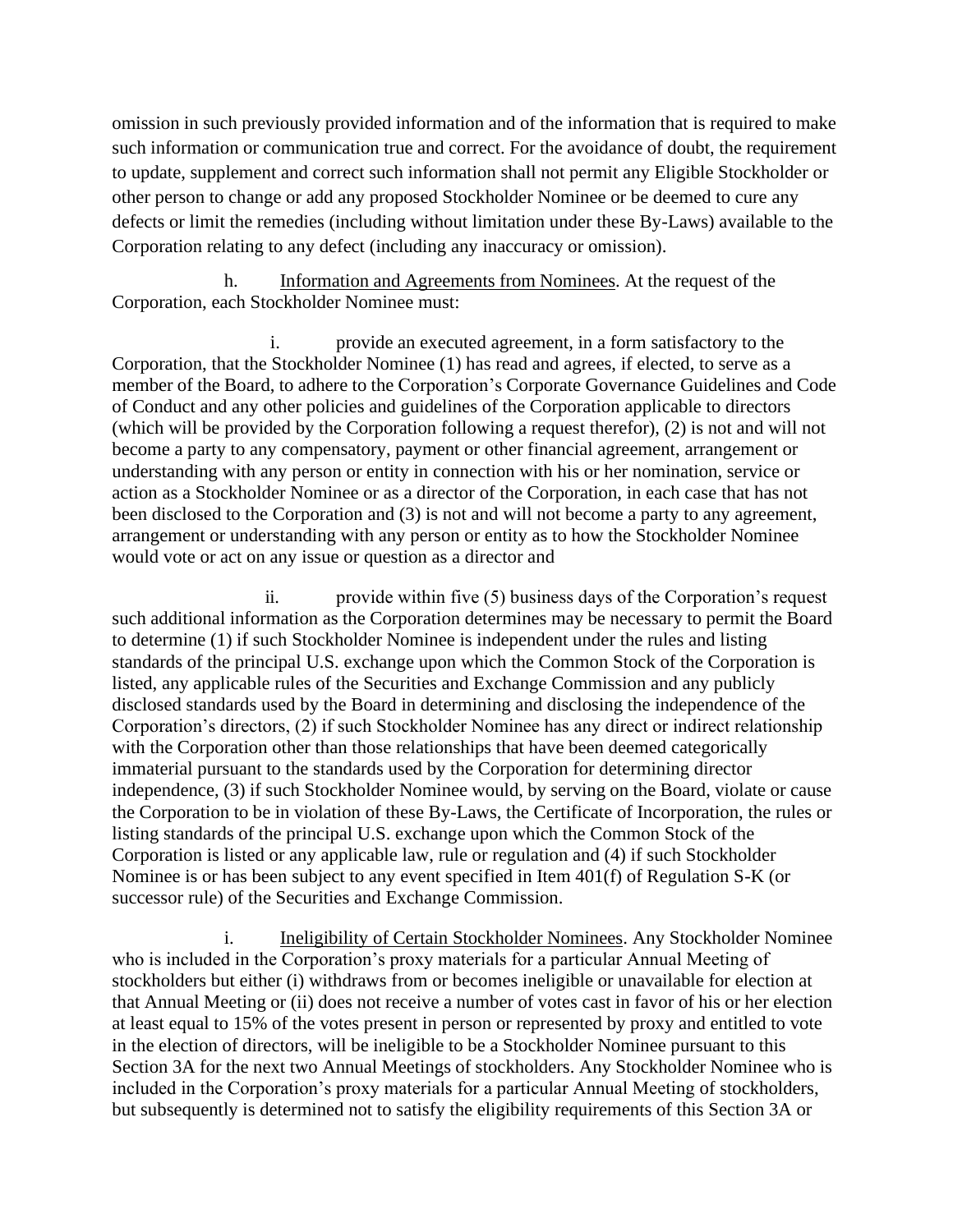any other provision of these By-Laws, the Certificate of Incorporation or applicable law or regulation at any time before the applicable Annual Meeting of stockholders, will not be eligible or qualified for election at such Annual Meeting of stockholders and no other nominee may be substituted by the Eligible Stockholder that nominated such Stockholder Nominee.

j. Exclusion of Stockholder Nominees from Proxy Materials. The Corporation shall not be required to include, pursuant to this Section 3A, a Stockholder Nominee in its proxy materials for any Annual Meeting of stockholders, or, if the proxy statement already has been filed, to allow the nomination of a Stockholder Nominee, notwithstanding that proxies in respect of such vote may have been received by the Board:

i. who is not independent under (a) the rules or listing standards of the principal U.S. exchange upon which the Common Stock of the Corporation is listed, (b) any applicable rules of the Securities and Exchange Commission or any other regulatory body with jurisdiction over the Corporation or (c) any publicly disclosed standards used by the Board in determining and disclosing independence of the Corporation's directors, in each case as determined by the Board;

ii. whose election as a member of the Board would cause the Corporation to be in violation of these By-Laws, the Certificate of Incorporation, the rules or listing standards of the principal U.S. exchange upon which the Common Stock of the Corporation is listed or any applicable law, rule or regulation;

iii. who is under indictment for, or has ever been convicted of, a criminal offense involving dishonesty or breach of trust and the penalty for such offense could be imprisonment for more than one year;

iv. who is subject to an order of the type specified in Rule 506(d) of Regulation D promulgated under the Securities Act of 1933, as amended;

v. who is or has been, within the past 3 years, as officer or director of a competitor, as defined in Section 8 of the Clayton Antitrust Act of 1914, as amended;

vi. if such Stockholder Nominee or the applicable Eligible Stockholder (or any member of any group of persons that together is such Eligible Stockholder) shall have provided information to the Corporation in connection with such nomination that was untrue in any material respect or omitted to state a material fact necessary in order to make any statement made, in light of the circumstances under which it was made, not misleading, as determined by the Corporation;

vii. if the Eligible Stockholder (or any member of any group of persons that together is such Eligible Stockholder) or applicable Stockholder Nominee otherwise breaches or fails to comply with its representations, undertakings or obligations pursuant to these By-Laws, including, without limitation, this Section 3A;

viii. if the Eligible Stockholder ceases to be an Eligible Stockholder for any reason, including but not limited to not owning the Required Shares through the date of the applicable Annual Meeting of stockholders; or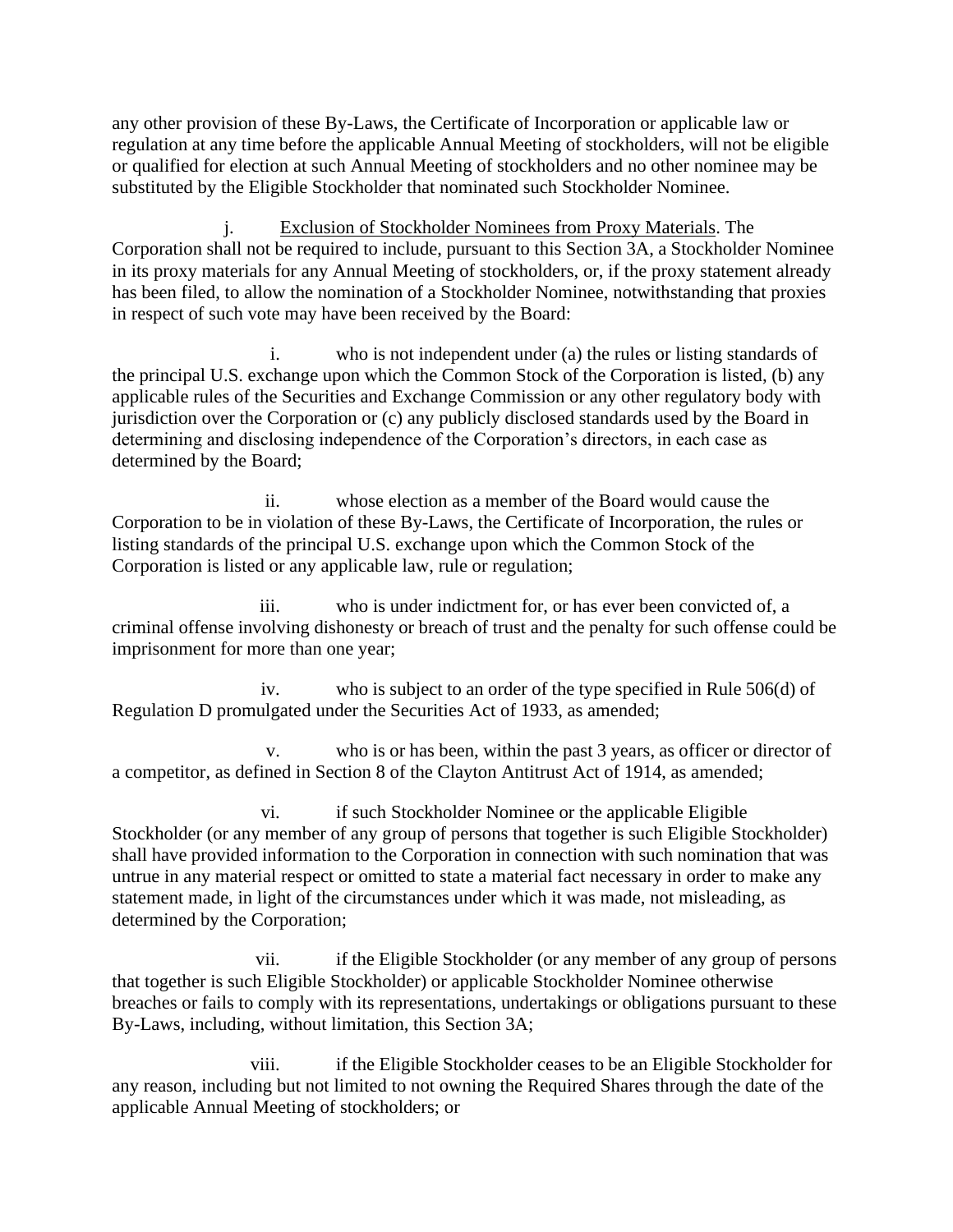ix. if the Stockholder Nominee would otherwise be ineligible to serve as a Director under Section 3(d) of this Article III.

For the purpose of this subsection (j), the occurrence of clauses (i) through (v) and, to the extent related to a breach or failure by the Stockholder Nominee, clauses (vi) and (vii) will result in the exclusion from the proxy materials pursuant to this Section 3A of the specific Stockholder Nominee to whom the ineligibility applies or, if the proxy statement for the applicable Annual Meeting of stockholders already has been filed, the ineligibility of such Stockholder Nominee to stand for election. The occurrence of clause (viii) and, to the extent related to a breach or failure by an Eligible Stockholder (or any member of any group of persons that together is such Eligible Stockholder), clauses (vi) or (vii) will result in the shares owned by such Eligible Stockholder (or any member of any group of persons that together is such Eligible Stockholder) being excluded from the Required Shares (and, if as a result the persons who together nominated the Stockholder Nominee shall no longer constitute an Eligible Stockholder, the exclusion from the proxy materials pursuant to this Section 3A of all of the applicable stockholder's Stockholder Nominees from the applicable Annual Meeting of stockholders or, if the proxy statement for the applicable Annual Meeting has already been filed, the ineligibility of all of such stockholder's Stockholder Nominees to stand for election).

k. Interpretation; Attendance of Eligible Stockholder at Annual Meeting. The Board (and any other person or body authorized by the Board) shall have the power and authority to interpret this Section 3A and to make any determinations necessary or advisable to apply this Section 3A to any persons, facts or circumstances, in each case, acting in good faith. Notwithstanding the foregoing provisions of this Section 3A, unless otherwise required by law or otherwise determined by the Chairman of the meeting, if none of: (i) the Eligible Stockholder, (ii) a Qualified Representative (as defined below) of the Eligible Stockholder or (iii) if the Eligible Stockholder is comprised of a group, a member of such group, appears at the Annual Meeting of stockholders of the Corporation to present such Eligible Stockholder's Stockholder Nominee(s), such nomination or nominations shall be disregarded and conclusively deemed withdrawn, notwithstanding that proxies in respect of the election of the Stockholder Nominee(s) may have been received by the Corporation.

l. Exclusive Method of Proxy Access. This Section 3A shall be the exclusive method for stockholders to include nominees for director election in the Corporation's proxy materials.

m. As used in this Section 3A, the following terms shall have the meanings set forth below:

i. "Common Stock" means the common stock of the Corporation, par value \$.001 per share.

ii. "Custodian Holder", with respect to any Eligible Stockholder, means any broker, bank or custodian (or similar nominee) who (i) is acting solely as a nominee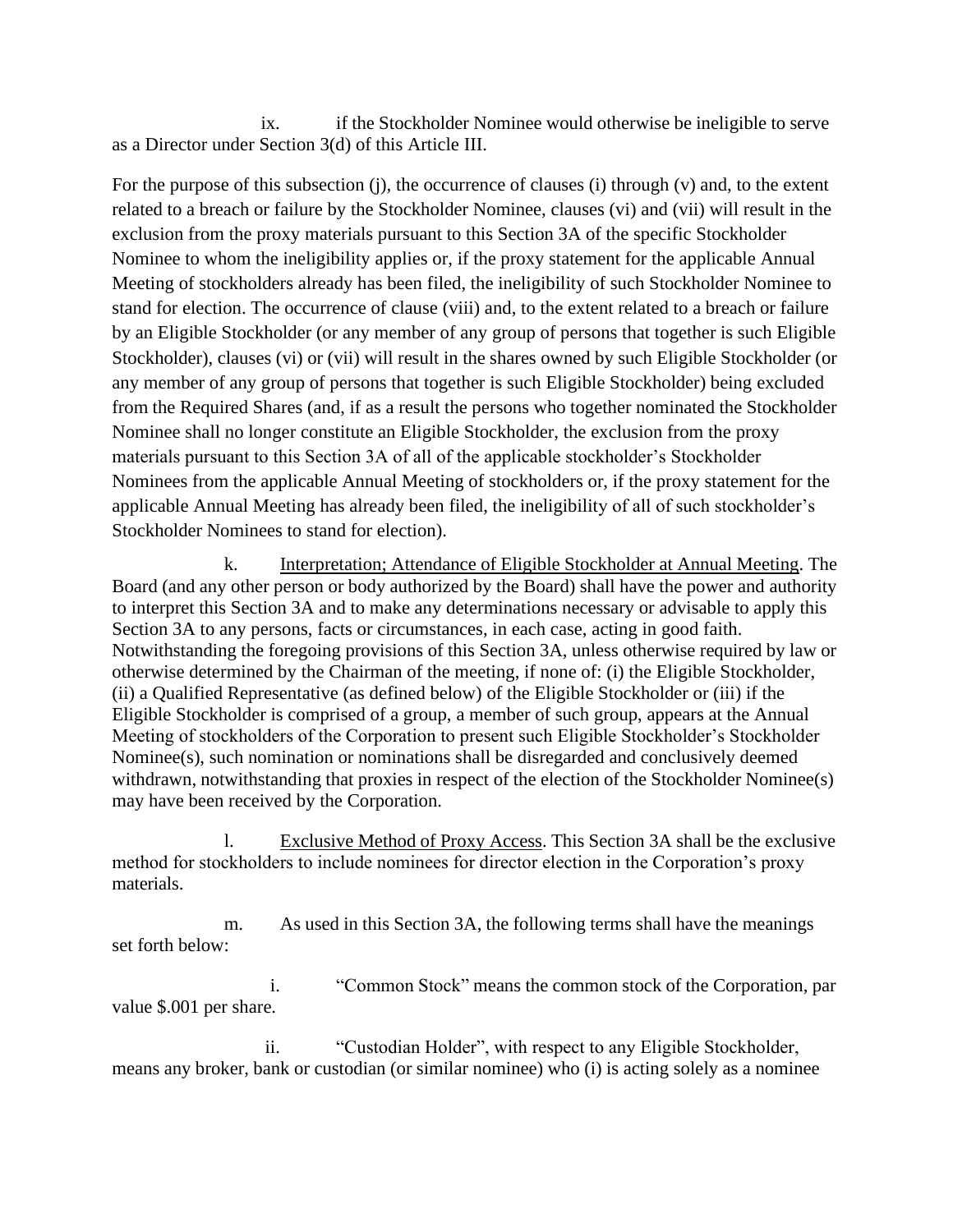on behalf of a beneficial owner and (ii) does not "own" (as defined in Section 3A) any of the shares comprising the Required Shares of the Eligible Stockholder.

iii. "person" means, as applicable, any individual, corporation, general or limited partnership, limited liability company, joint venture, estate, association, trust or other entity or organization.

iv. A "Qualified Representative" of an Eligible Stockholder means a person that is a duly authorized officer, manager or partner of such Eligible Stockholder or is authorized by a writing (i) executed by such Eligible Stockholder, (ii) delivered (or a reliable reproduction or electronic transmission of the writing is delivered) by such Eligible Stockholder to the Corporation prior to the taking of the action taken by such person on behalf of such Eligible Stockholder and (iii) stating that such person is authorized to act for such Eligible Stockholder with respect to the action to be taken.

Section 4. Place of Meetings. The Board may hold meetings, both regular and special, at the Corporation's office in the State of Delaware or at such other places in or outside of the State of Delaware, as the Board may from time to time determine or as shall be specified or fixed in the notice or waiver of notice of any such meeting.

Section 5. Regular Meetings. Regular meetings of the Board shall be held in accordance with a yearly meeting schedule as determined by the Board; or such meetings may be held on such other days and at such other times as the Board may from time to time determine.

Section 6. Special Meetings. Special meetings of the Board may be called by a majority of the directors then in office (rounded up to the nearest whole number) or by the Chairman of the Board and shall be held at such place, on such date, and at such time as they or he shall fix.

Section 7. Notice of Meetings. Notice of each special meeting of the Board stating the time, place and purposes thereof, shall be (i) mailed to each director not less than 120 hours prior to the meeting, addressed to him at his residence or usual place of business, or (ii) shall be sent to him by e-mail or facsimile transmission so addressed, or shall be given personally or by telephone, on 24 hours' notice.

Section 8. Quorum and Manner of Acting. The presence of at least a majority of the authorized number of directors shall be necessary and sufficient to constitute a quorum for the transaction of business at any meeting of the Board. If a quorum shall not be present at any meeting of the Board, a majority of the directors present thereat may adjourn the meeting from time to time, without notice other than announcement at the meeting, until a quorum shall be present. Except where a different vote is required by these By-Laws or otherwise, the act of a majority of the directors present at any meeting at which a quorum shall be present shall be the act of the Board. Any action required or permitted to be taken by the Board may be taken without a meeting if all the directors consent in writing to the adoption of a resolution authorizing the action. The resolution and the written consents thereto by the directors shall be filed with the minutes of the proceedings of the Board. Any one or more directors may participate in any meeting of the Board by means of a conference telephone or similar communications equipment allowing all persons participating in the meeting to hear each other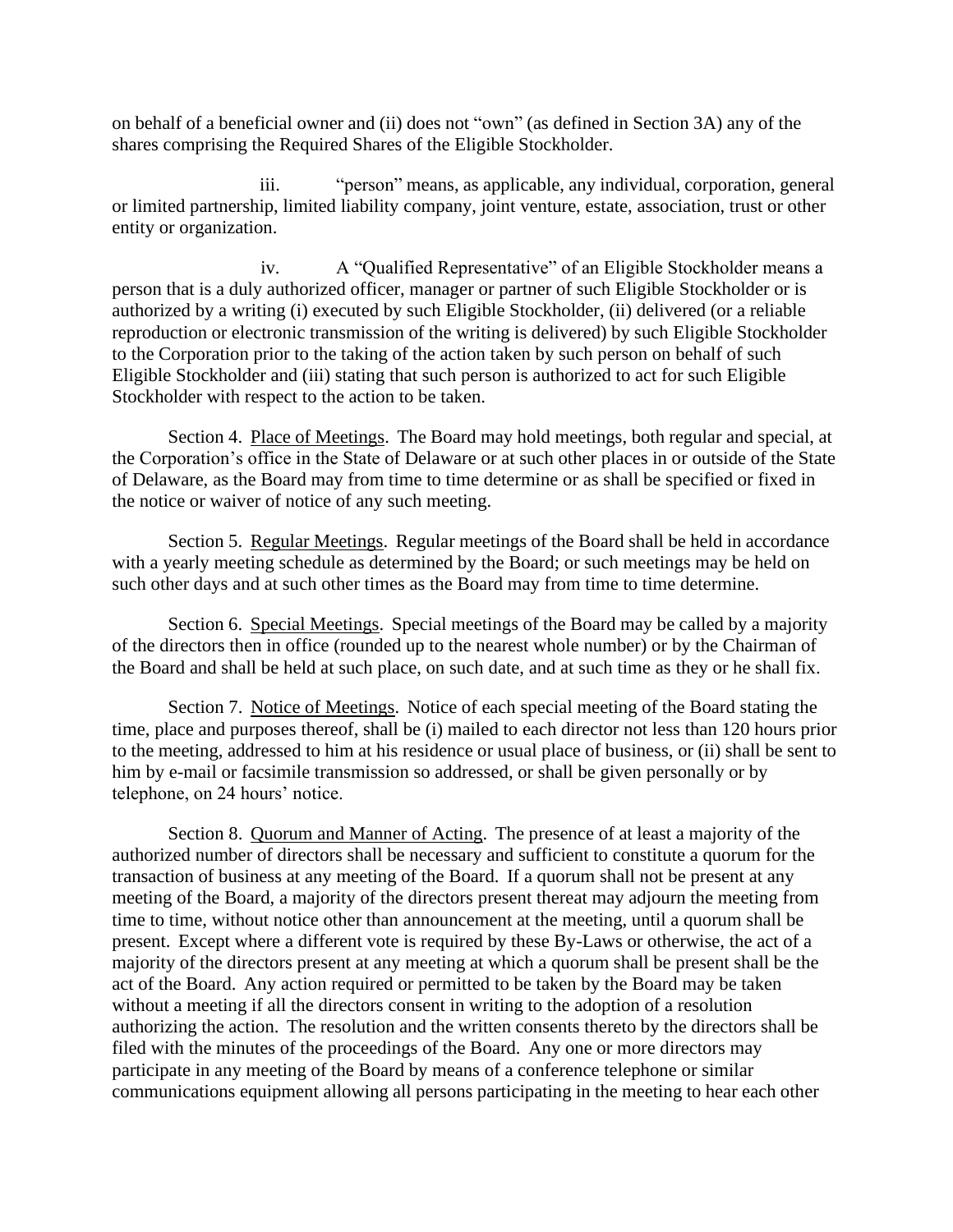at the same time. Participation by such means shall be deemed to constitute presence in person at a meeting of the Board.

Section 9. Resignation. Any director may resign at any time by giving written notice to the Corporation; provided, however, that written notice to the Board, the Chairman of the Board, the President of the Corporation or the Secretary of the Corporation shall be deemed to constitute notice to the Corporation. Such resignation shall take effect upon receipt of such notice or at any later time specified therein and, unless otherwise specified therein, acceptance of such resignation shall not be necessary to make it effective.

Section 10. Compensation of Directors. The Board may provide for the payment to any of the directors of a specified amount for services as director or member of a committee of the Board, or of a specified amount for attendance at each regular or special Board meeting or committee meeting, or of both, and all directors shall be reimbursed for expenses of attendance at any such meeting; provided, however, that nothing herein contained shall be construed to preclude any director from serving the Corporation in any other capacity and receiving compensation therefor.

### **ARTICLE IV** COMMITTEES OF THE BOARD

Section 1. Appointment and Powers of Executive Committee. The Board may, by resolution adopted by the affirmative vote of a majority of the authorized number of directors, designate an Executive Committee of the Board, which shall consist of such number of members as the Board shall determine. Except as provided by Delaware law, any committee so designated may exercise the power and authority of the Board to declare dividends, to authorize the issuance of stock or to adopt a certificate of ownership and merger pursuant to Section 253 of the Delaware General Corporation Law if the resolution that designates the committee or a supplemental resolution of the Board shall so provide. Except as provided by Delaware law, during the interval between the meetings of the Board, the Executive Committee shall possess and may exercise all the powers of the Board in the management and direction of all the business and affairs of the Corporation (except the matters hereinafter assigned to any other Committee of the Board), in such manner as the Executive Committee shall deem in the best interests of the Corporation in all cases in which specific directions shall not have been given by the Board. The Executive Committee may determine its manner of acting and fix the time and place of its meetings, unless the Board shall otherwise provide. A majority of the members of the Executive Committee shall constitute a quorum for the transaction of business by the committee and the act of a majority of the members of the committee present at a meeting at which a quorum shall be present shall be the act of the committee. Either the Chairman of the Board or the Chairman of the Executive Committee may call the meetings of the Executive Committee.

Section 2. Appointment and Powers of Audit Committee. The Board may, by resolution adopted by the affirmative vote of a majority of the authorized number of directors, designate an Audit Committee of the Board, which shall consist of such number of members as the Board shall determine. The Audit Committee shall (i) make recommendations to the Board as to the independent accountants to be appointed by the Board; (ii) review with the independent accountants the scope of their examinations; (iii) receive the reports of the independent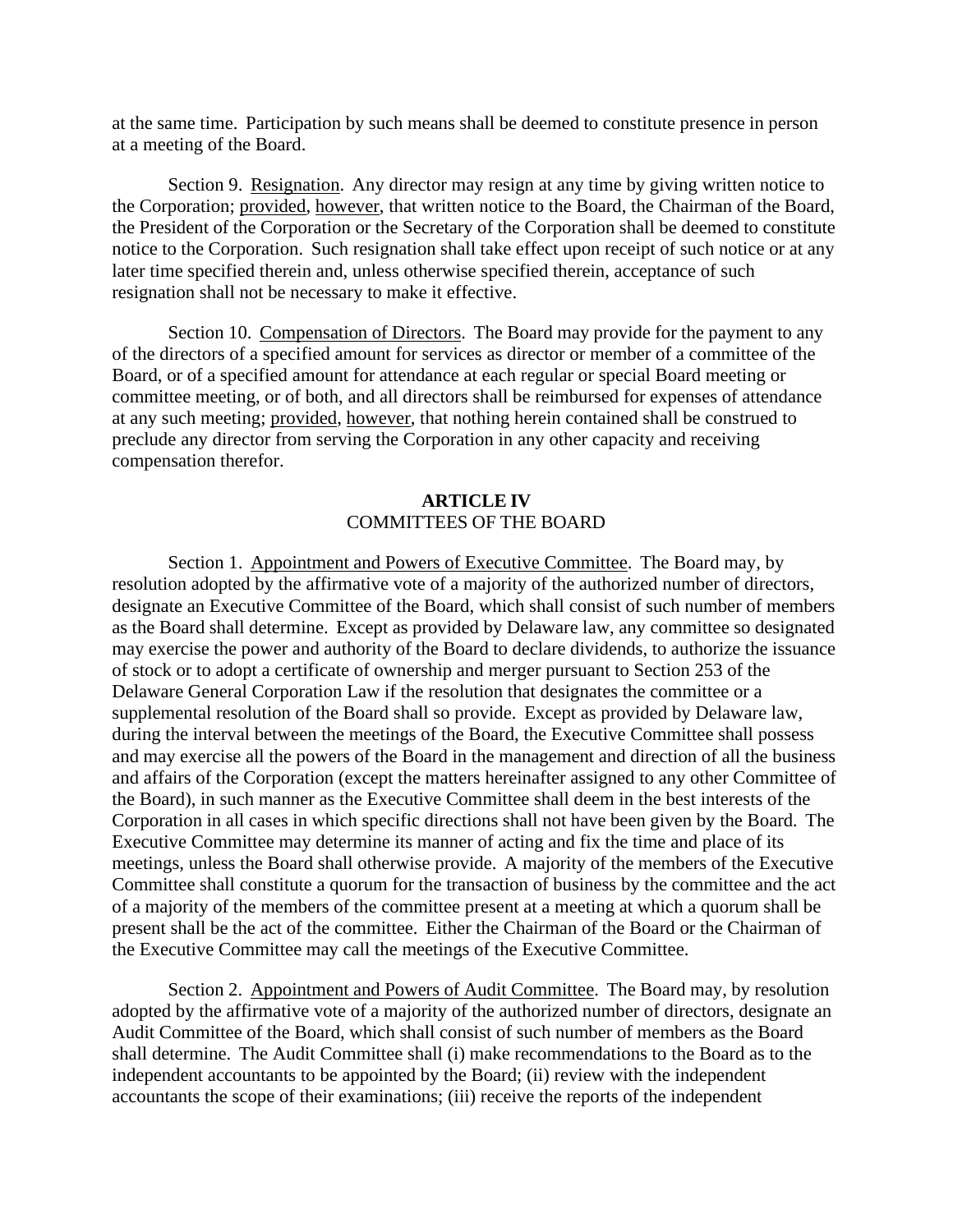accountants and meet with representatives of such accountants for the purpose of reviewing and considering questions relating to their examination and such reports; (iv) review, either directly or through the independent accountants, the internal accounting and auditing procedures of the Corporation; (v) review related party transactions and (vi) perform such other functions as may be assigned to it from time to time by the Board. The Audit Committee may determine its manner of acting and fix the time and place of its meetings, unless the Board shall otherwise provide. A majority of the members of the Audit Committee shall constitute a quorum for the transaction of business by the committee and the act of a majority of the members of the committee present at a meeting at which a quorum shall be present shall be the act of the committee.

Section 3. Compensation Committee; Other Committees. The Board may, by resolution adopted by the affirmative vote of a majority of the authorized number of directors, designate members of the Board to constitute a Compensation Committee and such other committees of the Board as the Board may determine. Such committees shall in each case consist of such number of directors as the Board may determine, and shall have and may exercise, to the extent permitted by law, such powers as the Board may delegate to them in the respective resolutions appointing them. Each such committee may determine its manner of acting and fix the time and place of its meetings, unless the Board shall otherwise provide. A majority of the members of any such committee shall constitute a quorum for the transaction of business by the committee and the act of a majority of the members of such committee present at a meeting at which a quorum shall be present shall be the act of the committee.

Section 4. Action by Consent; Participation by Telephone or Similar Equipment. Unless the Board shall otherwise provide, any action required or permitted to be taken by any committee may be taken without a meeting if all members of the committee consent in writing to the adoption of a resolution authorizing the action. The resolution and the written consents thereto by the members of the committee shall be filed with the minutes of the proceedings of the committee. Unless the Board shall otherwise provide, any one or more members of any such committee may participate in any meeting of the committee by means of conference telephone or similar communications equipment by means of which all persons participating in the meeting can hear each other. Participation by such means shall constitute presence in person at a meeting of the committee.

Section 5. Changes in Committees; Resignations; Removals. The Board shall have power, by the affirmative vote of a majority of the authorized number of directors, at any time to change the members of, to fill vacancies in, and to discharge any committee of the Board. Any member of any such committee may resign at any time by giving notice to the Corporation; provided, however, that notice to the Board, the Chairman of the Board, the President of the Corporation, the chairman of such committee or the Secretary of the Corporation shall be deemed to constitute notice to the Corporation. Such resignation shall take effect upon receipt of such notice or at any later time specified therein; and, unless otherwise specified therein, acceptance of such resignation shall not be necessary to make it effective. Any member of any such committee may be removed at any time, either with or without cause, by the affirmative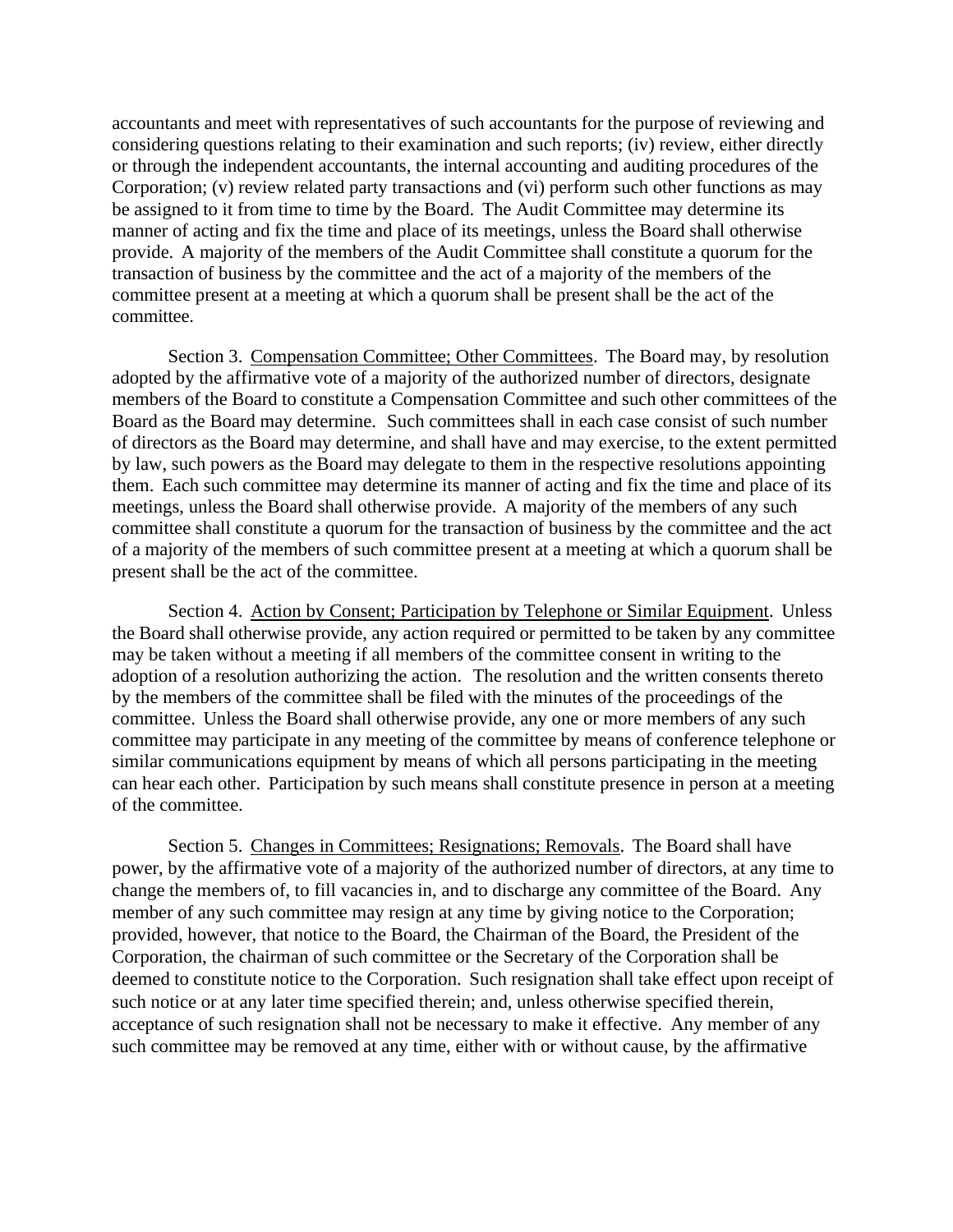vote of a majority of the authorized number of directors at any meeting of the Board called for that purpose.

## **ARTICLE V OFFICERS**

Section 1. Number and Qualification. The Corporation shall have such officers as may be necessary or desirable for the business of the Corporation. The officers of the Corporation shall consist of a Chairman of the Board, a Chief Executive Officer, a Chief Operating Officer, a President, one or more Vice Presidents, a Secretary, a Treasurer and such other officers as may from time to time be appointed by the Board. Officers shall be elected by the Board, which shall consider that subject at its first meeting after every Annual Meeting of stockholders. Each officer shall hold office until his or her successor is elected and qualified or until his or her earlier resignation or removal. Any number of offices may be held by the same person. The failure to elect a Chairman of the Board, Chief Executive Officer, Chief Operating Officer, President, Vice President, Secretary or Treasurer shall not affect the existence of the Corporation.

Section 2. Chairman of the Board. The Chairman of the Board shall be responsible for implementing all orders and resolutions of the Board. The Chairman of the Board shall also be a director and shall preside at all meetings of the stockholders and directors at which he or she is present and shall have such other powers and duties as the Board or any other duly authorized committee shall from time to time designate.

Section 3. Chief Executive Officer. The Chief Executive Officer shall have general and active responsibility for the management of the business of the Corporation and shall perform such duties as are conferred upon him or her by these By-Laws or as may from time to time be assigned to him or her by the Chairman of the Board or the Board. In the absence of the Chairman of the Board, the Chief Executive Officer shall preside at all meetings of the stockholders and directors.

Section 4. Chief Operating Officer. The Chief Operating Officer shall have general supervision and control over the day-to-day business and management of the corporation, subject to the control of the Chief Executive Officer and the Board, and shall see that all orders and resolutions of the Board are carried into effect.

Section 5. President. Subject to the provisions of these By-Laws and to the direction of the Board, the President shall perform all duties and have all powers which are commonly incident to the office of President or which are delegated to him or her by the Board. He or she shall have power to sign all stock certificates, contracts and other instruments of the Corporation which are authorized and shall have general supervision and direction of all of the other officers, employees and agents of the Corporation. In the absence of the Chairman of the Board and Chief Executive Officer, the President shall preside at all meetings of the stockholders and directors.

Section 6. Vice President. Each Vice President shall have such powers and duties as may be delegated to him or her by the Board. One Vice President shall be designated by the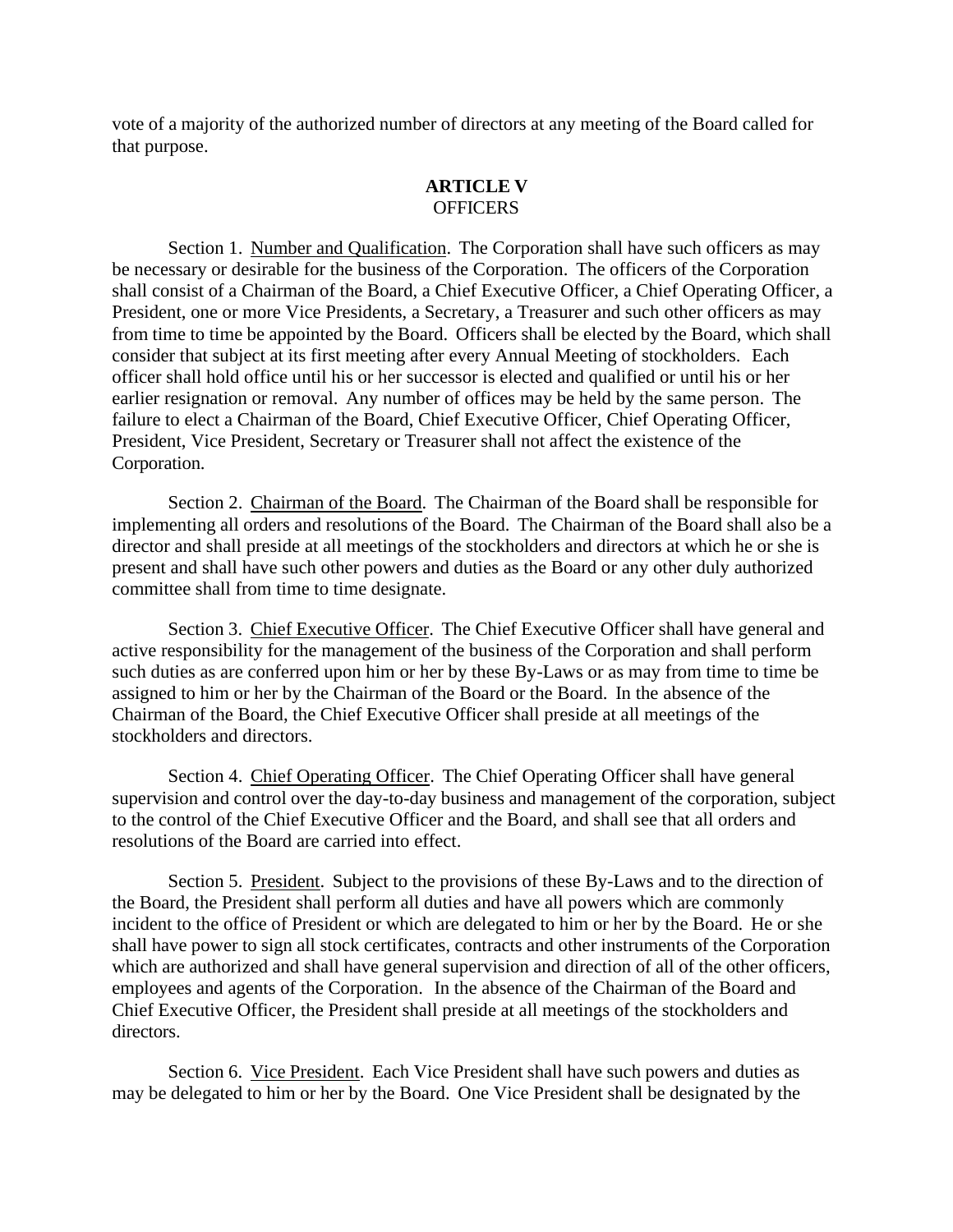Board to perform the duties and exercise the powers of the President in the event of the President's absence or disability.

Section 7. Treasurer. The Treasurer shall have the responsibility for maintaining the financial records of the Corporation. He or she shall make such disbursements of the funds of the Corporation as are authorized and shall render from time to time an account of all such transactions and of the financial condition of the Corporation. The Treasurer shall also perform such other duties as the Board may from time to time prescribe.

Section 8. Secretary. The Secretary shall issue all authorized notices for, and shall keep minutes of, all meetings of the stockholders and the Board. He or she shall have charge of the corporate books and shall perform such other duties as the Board may from time to time prescribe.

Section 9. Delegation of Authority. The Board may from time to time delegate the powers or duties of any officer to any other officers or agents, notwithstanding any provision hereof.

Section 10. Removal. Any officer of the Corporation may be removed at any time, with or without cause, by the Board.

Section 11. Resignations. Any officer may resign at any time by giving written notice to the Corporation; provided, however, that notice to the Board, Chairman of the Board, the President or the Secretary shall be deemed to constitute notice to the Corporation. Such resignation shall take effect upon receipt of such notice or at any later time specified therein; and, unless otherwise specified therein, the acceptance of such resignation shall not be necessary to make it effective.

Section 12. Vacancies. Any vacancy among the officers, whether caused by death, resignation, removal or any other cause, shall be filled in the manner prescribed for election or appointment to such office.

Section 13. Action with Respect to Securities of Other Corporations. Unless otherwise directed by the Board, the Chairman of the Board or any officer of the Corporation authorized by the Chairman of the Board shall have power to vote and otherwise act on behalf of the Corporation, in person or by proxy, at any meeting of stockholders of or with respect to any action of stockholders of any other corporation in which this Corporation may hold securities and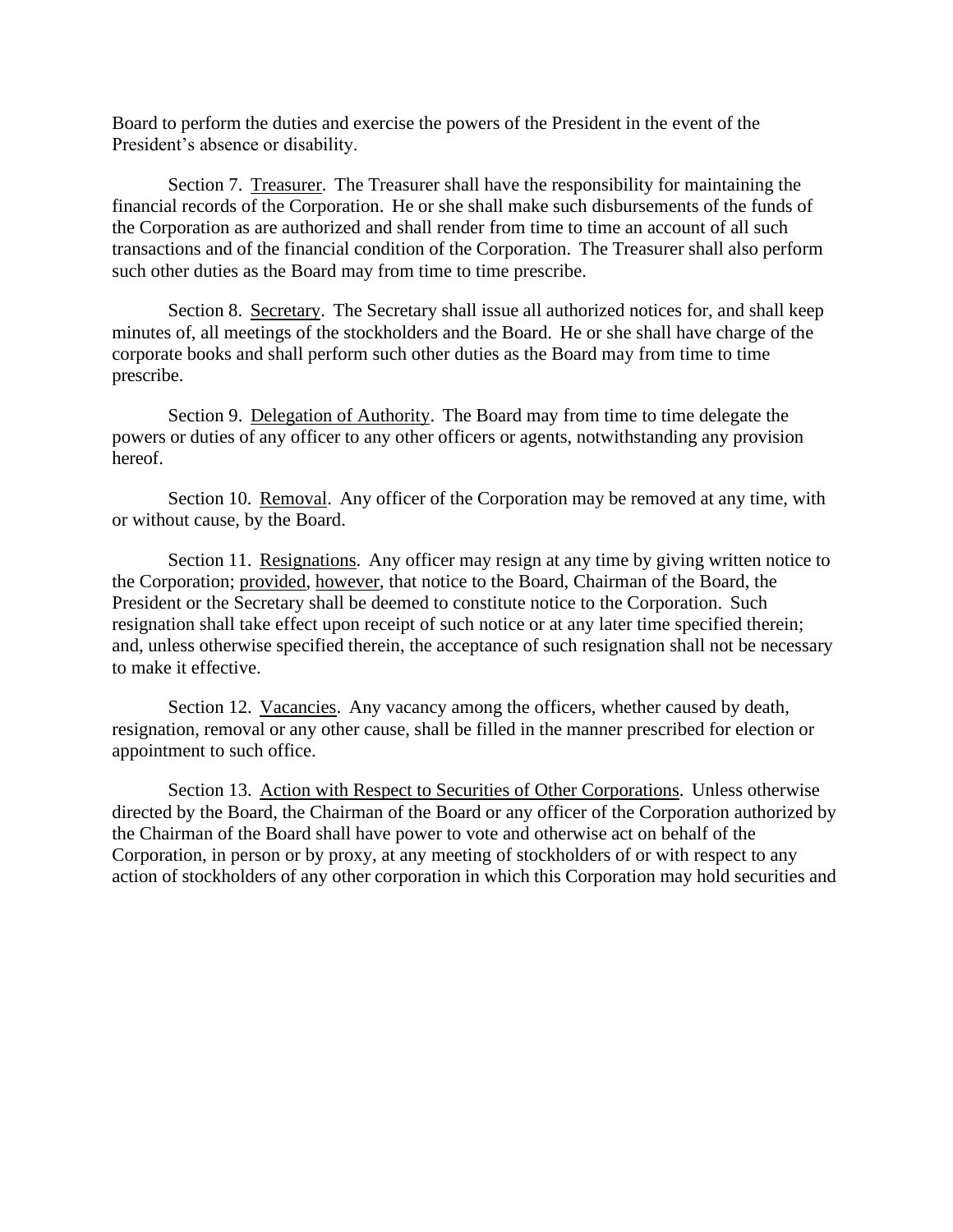otherwise to exercise any and all rights and powers which this Corporation may possess by reason of its ownership of securities in such other corporation.

Section 14. Bonds of Officers. If required by the Board, any officer of the Corporation shall give a bond for the faithful discharge of his duties in such amount and with such surety or sureties as the Board may require.

Section 15. Compensation. The salaries of the officers shall be fixed from time to time by the Board, unless and until the Board appoints a Compensation Committee.

Section 16. Officers of Operating Companies or Divisions. The Chairman of the Board shall have the power to appoint, remove and prescribe the terms of office, responsibilities, duties and salaries of, the officers of the operating companies or divisions, other than those who are officers of the Corporation.

#### **ARTICLE VI**

### CONTRACTS, CHECKS, LOANS, DEPOSITS, ETC.

Section 1. Contracts. The Board may authorize any officer or officers, agent or agents, in the name and on behalf of the Corporation, to enter into any contract or to execute and deliver any instrument, which authorization may be general or confined to specific instances; and, unless so authorized by the Board, no officer, agent or employee shall have any power or authority to bind the Corporation by any contract or engagement or to pledge its credit or to render it liable pecuniarily for any purpose or for any amount.

Section 2. Checks, etc. All checks, drafts, bills of exchange or other orders for the payment of money out of the funds of the Corporation, and all notes or other evidences of indebtedness of the Corporation, shall be signed in the name and on behalf of the Corporation in such manner as shall from time to time be authorized by the Board, which authorization may be general or confined to specific instances.

Section 3. Loans. No loan shall be contracted on behalf of the Corporation, and no negotiable paper shall be issued in its name, unless authorized by the Board, which authorization may be general or confined to specific instances. All bonds, debentures, notes and other obligations or evidences of indebtedness of the Corporation issued for such loans shall be made, executed and delivered as the Board shall authorize.

Section 4. Deposits. All funds of the Corporation not otherwise employed shall be deposited from time to time to the credit of the Corporation in such banks, trust companies or other depositors as may be selected by or in the manner designated by the Board. The Board or its designees may make such special rules and regulations with respect to such bank accounts,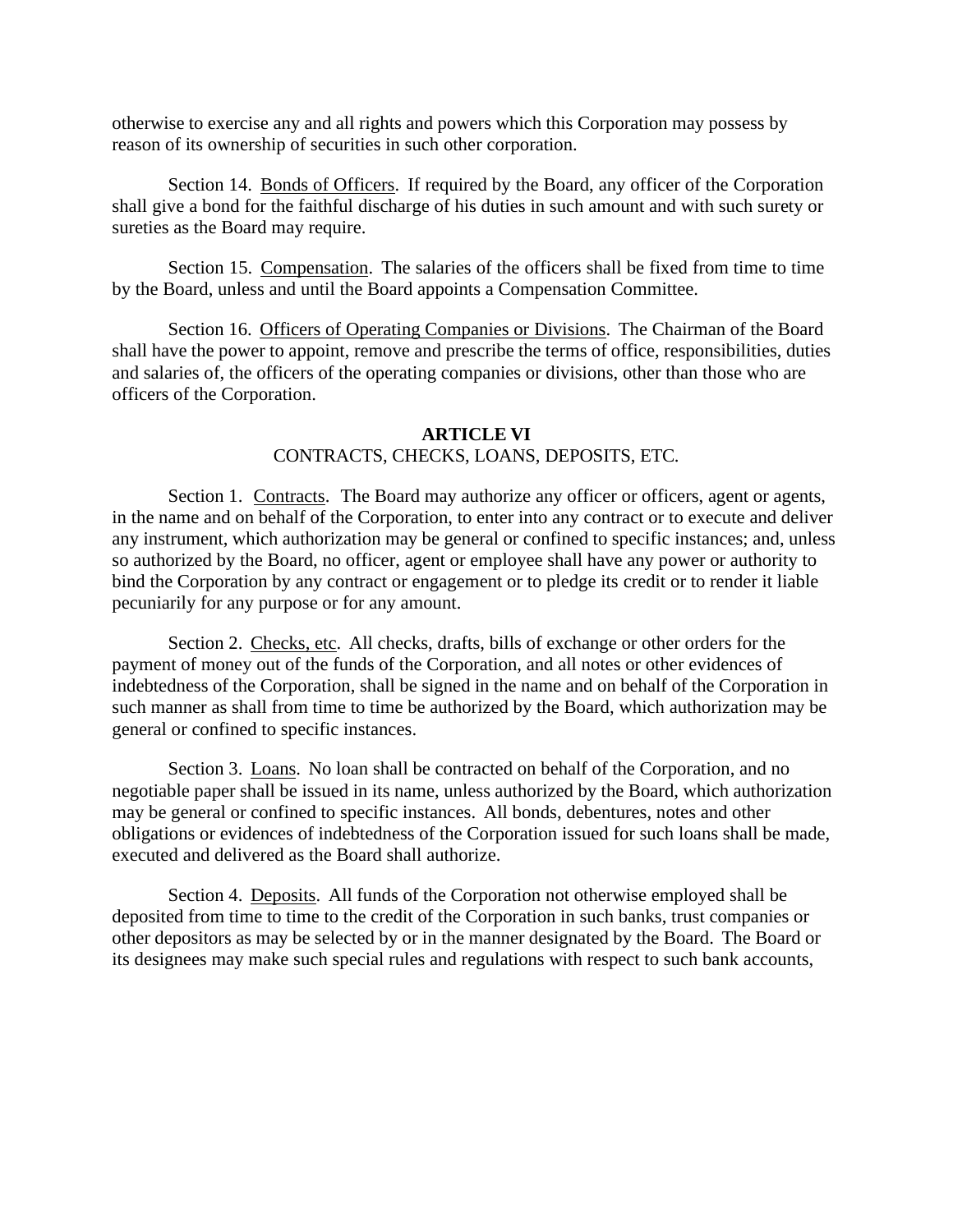not inconsistent with the provisions of the Certificate of Incorporation or these By-Laws, as them may deem advisable.

## **ARTICLE VII** CAPITAL STOCK

Section 1. Certificates of Stock. Each stockholder shall be entitled to a certificate signed by, or in the name of the Corporation by, the Chairman of the Board, President or a Vice President, and by the Secretary or an Assistant Secretary, or the Treasurer or an Assistant Treasurer, certifying the number of shares owned by him or her unless and until the Board adopts a resolution permitting shares to be uncertificated. Any or all of the signatures on the certificate may be by facsimile.

Section 2. Stock List. A complete list of stockholders entitled to vote at any meeting of stockholders, arranged in alphabetical order for each class of stock and showing the address of each such stockholder and the number of shares registered in his or her name, shall be open to the examination of any such stockholder, for any purpose germane to the meeting, at the principal place of business of the Corporation.

The stock list shall also be kept at the place of the meeting during the whole time thereof and shall be open to the examination of any such stockholder who is present. This list shall presumptively determine the identity of the stockholders entitled to vote at the meeting and the number of shares held by each of them.

Section 3. Transfers of Stock. Transfers of stock shall be made only upon the transfer books of the Corporation kept at an office of the Corporation or by transfer agents designated to transfer shares of the stock of the Corporation. Except where uncertificated shares are issued or a certificate is issued in accordance with Section 5 of Article VII of these By-Laws, an outstanding certificate for the number of shares involved shall be surrendered for cancellation before a new certificate is issued therefor.

Section 4. Record Date. In order that the Corporation may determine the stockholders entitled to notice of or to vote at any meeting of stockholders, or to receive payment of any dividend or other distribution or allotment of any rights or to exercise any rights in respect of any change, conversion or exchange of stock or for the purpose of any other lawful action, the Board may fix a record date, which record date shall not precede the date on which the resolution fixing the record date is adopted and which record date shall not be more than sixty (60) nor less than ten (10) days before the date of any meeting of stockholders, nor more than sixty (60) days prior to the time for such other action as hereinbefore described; provided, however, that if no record date is fixed by the Board, the record date for determining stockholders entitled to notice of or to vote at a meeting of stockholders shall be at the close of business on the day next preceding the day on which notice is given or, if notice is waived, at the close of business on the day next preceding the day on which the meeting is held, and, for determining stockholders entitled to receive payment of any dividend or other distribution or allotment of rights or to exercise any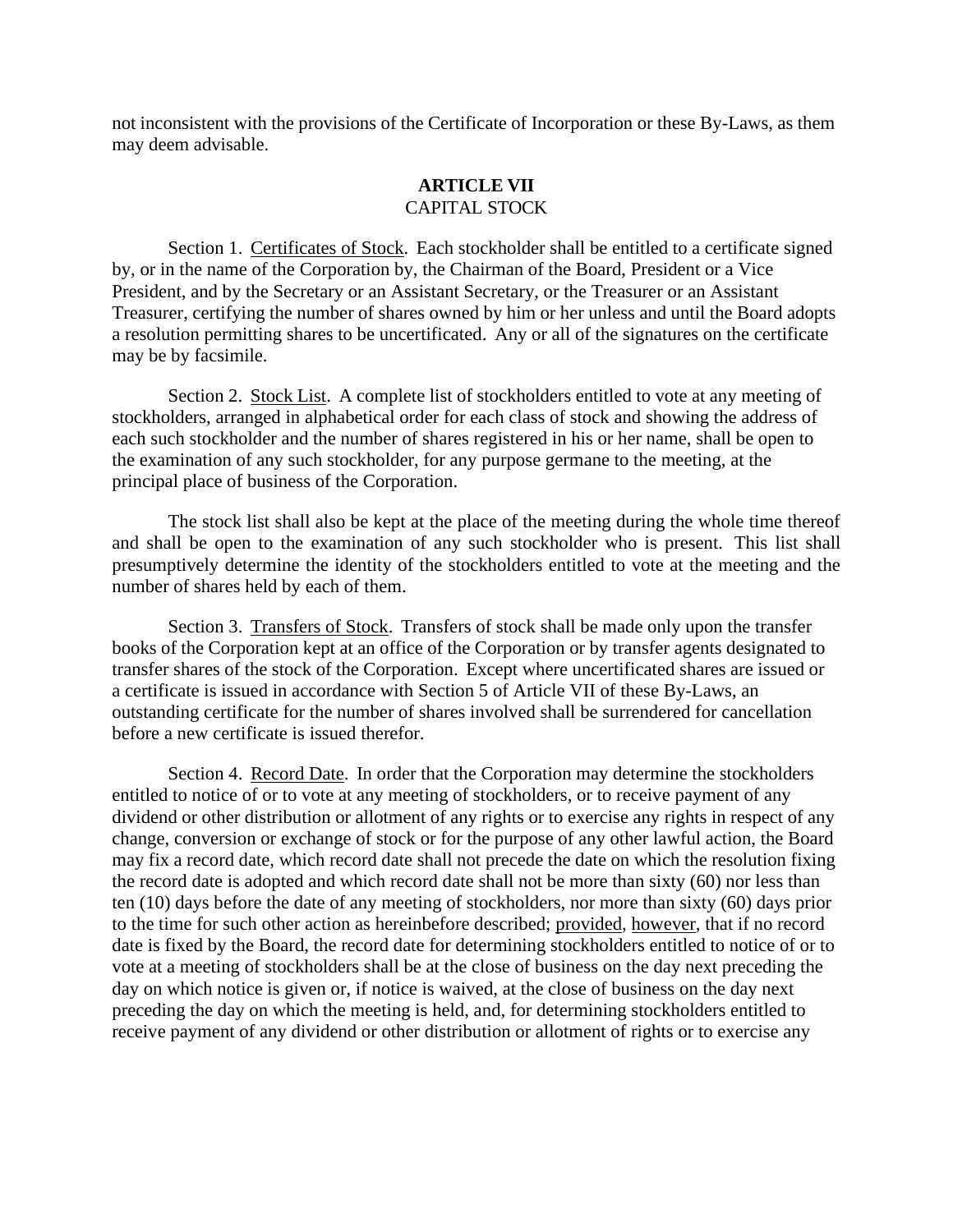rights of change, conversion or exchange of stock or for any other purpose, the record date shall be at the close of business on the day on which the Board adopts a resolution relating thereto.

A determination of stockholders of record entitled to notice of or to vote at a meeting of stockholders shall apply to any adjournment of the meeting; provided, however, that the Board may fix a new record date for the adjourned meeting.

In order that the Corporation may determine the stockholders entitled to consent to corporate action in writing without a meeting, the Board may fix a record date, which shall not precede the date upon which the resolution fixing the record date is adopted by the Board, and which record date shall be not more than ten (10) days after the date upon which the resolution fixing the record date is adopted. Any stockholder of record seeking to have the stockholders authorize or take corporate action by written consent shall, by written notice to the Secretary, request the Board to fix a record date. The Board shall promptly, but in all events within ten (10) days after the date on which such a request is received, adopt a resolution fixing the record date (unless a record date has previously been fixed by the Board pursuant to the first sentence of this Section 4). If no record date has been fixed by the Board within ten (10) days after the date on which such request is received, and no prior action by the Board is required by the Delaware General Corporation Law, the record date shall be the first date on which a signed written consent setting forth the action taken or proposed to be taken is delivered to the Corporation in the manner prescribed by Article II, Section 10 hereof. If no record date has been fixed by the Board and prior action by the Board is required by the Delaware General Corporation Law with respect to the proposed action by written consent of the stockholders, the record date for determining stockholders entitled to consent to corporate action in writing shall be at the close of business on the day on which the Board adopts the resolution taking such prior action.

Section 5. Lost, Stolen or Destroyed Certificates. In the event of the loss, theft or destruction of any certificate of stock, another certificate or uncertificated shares may be issued in its place pursuant to such regulations as the Board may establish concerning proof of such loss, theft or destruction and concerning the giving of satisfactory bond or bonds of indemnity.

Section 6. Uncertificated Shares of Stock. Any or all classes and series of stock, or any part thereof, may be issued as uncertificated stock except that such a provision shall not apply to stock represented by a certificate until the certificate is surrendered to the Corporation. Within a reasonable time after the issuance or transfer of uncertificated stock, the Corporation shall send to the registered owner thereof a written notice containing the information required to be set forth or stated on certificates by Section 1 of this Article. Except as otherwise expressly provided by law, the rights and obligations of the holders of stock represented by certificates and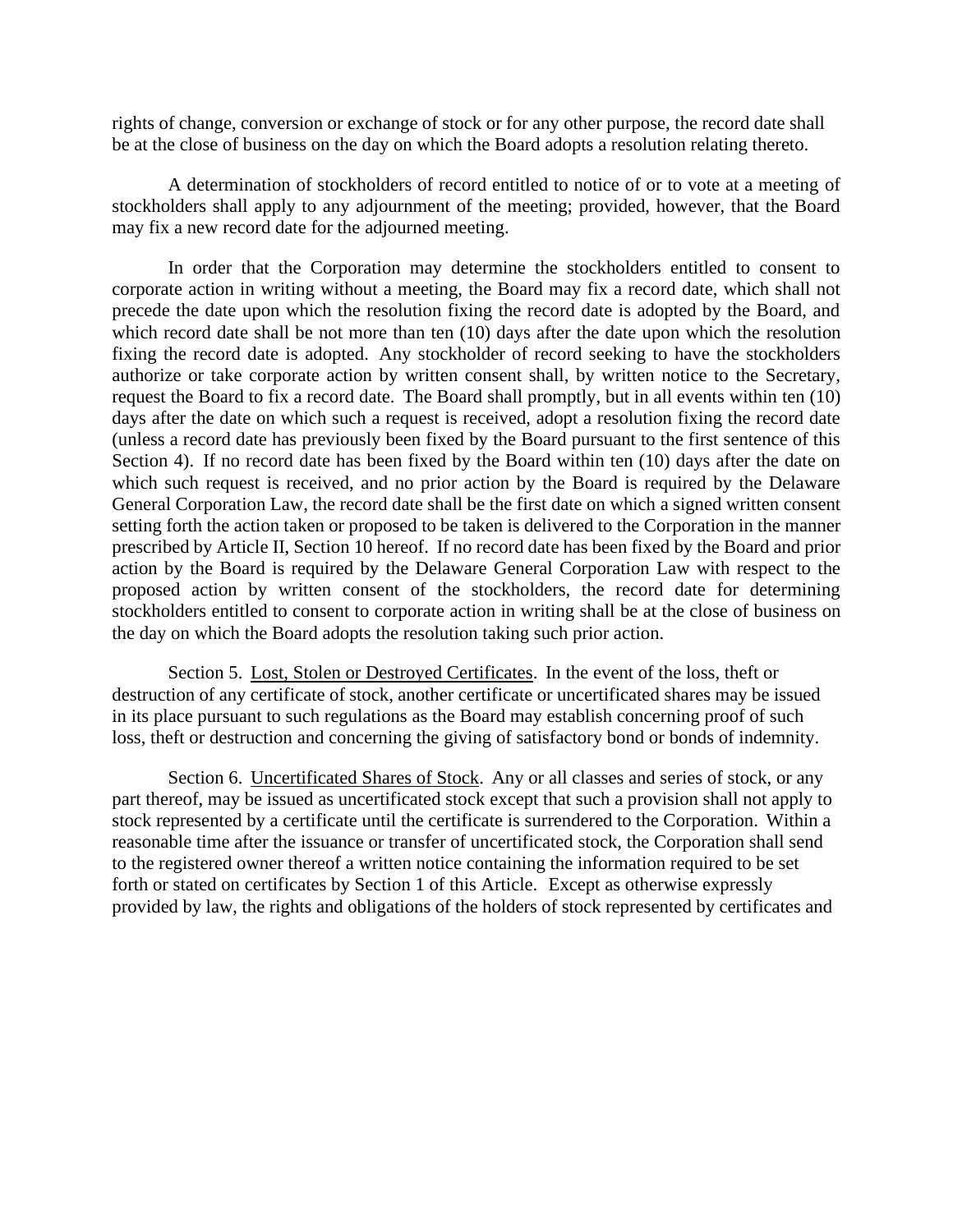the rights and obligations of the holders of uncertificated stock of the same class and series shall be identical.

Section 7. Regulations. The issue, transfer, conversion and registration of certificates of stock shall be governed by such other regulations as the Board may establish.

# **ARTICLE VIII**

## NOTICES

Section 1. Notices. Except as otherwise specifically provided herein or required by law, all notices required to be given to any stockholder, director, officer, employee or agent shall be in writing and may in every instance be effectively given by hand delivery to the recipient thereof, by depositing such notice in the mails, postage paid, or with a recognized overnight delivery service or by sending such notice by e-mail or by facsimile transmission. Any such notice shall be addressed to such stockholder, director, officer, employee or agent at his or her last known address as the same appears on the books of the Corporation. The time when such notice is received, if hand delivered, or dispatched, if delivered through the mails or by overnight delivery service, or by e-mail or facsimile, shall be the time of the giving of the notice.

Section 2. Waivers. A written waiver of any notice, signed by a stockholder, director, officer, employee or agent, whether before or after the time of the event for which notice is to be given, shall be deemed equivalent to the notice required to be given to such stockholder, director, officer, employee or agent. Neither the business nor the purpose of any meeting need be specified in such a waiver.

#### **ARTICLE IX**

### MISCELLANEOUS

Section 1. Facsimile and E-mail Signatures. In addition to the provisions for use of facsimile signatures elsewhere specifically authorized in these By-Laws, facsimile and e-mail (in PDF) signatures of any officer or officers of the Corporation may be used whenever and as authorized by the Board or a committee thereof.

Section 2. Corporate Seal. The Board may provide a suitable seal, containing the name of the Corporation, which seal shall be in the charge of the Secretary. If and when so directed by the Board or a committee thereof, duplicates of the seal may be kept and used by the Treasurer or by an Assistant Secretary or Assistant Treasurer.

Section 3. Reliance Upon Books, Reports and Records. Each director, each member of any committee designated by the Board, and each officer of the Corporation shall, in the performance of his or her duties, be fully protected in relying in good faith upon the books of account or other records of the Corporation and upon such information, opinions, reports or statements presented to the Corporation by any of its officers or employees, or committees of the Board so designated, or by any other person as to matters which such director or committee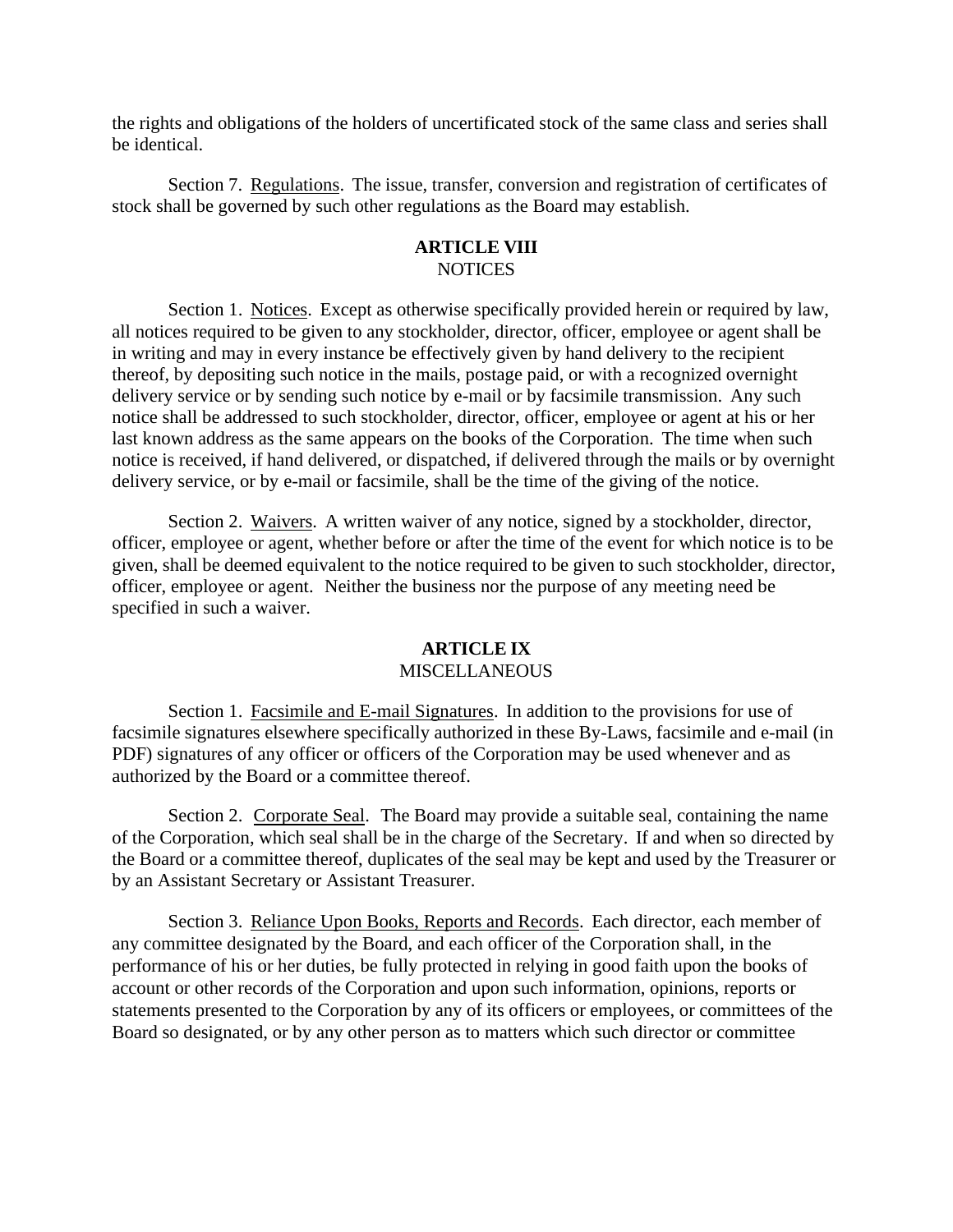member reasonably believes are within such other person's professional or expert competence and who has been selected with reasonable care by or on behalf of the Corporation.

Section 4. Fiscal Year. The fiscal year of the Corporation shall be as fixed by the Board.

Section 5. Time Periods. In applying any provision of these By-Laws which requires that an act be done or not be done a specified number of days prior to an event or that an act be done during a period of a specified number of days prior to an event, calendar days shall be used, the day of the doing of the act shall be excluded, and the day of the event shall be included.

## **ARTICLE X** INDEMNIFICATION OF DIRECTORS AND OFFICERS

Section 1. Right to Indemnification. Each person who was or is made a party or is threatened to be made a party to or is otherwise involved in any action, suit or proceeding, whether civil, criminal, administrative or investigative (hereinafter, a "proceeding"), by reason of the fact that he or she is or was a director or an officer of the Corporation or is or was serving at the request of the Corporation as a director, officer, employee or agent of another corporation or of a partnership, joint venture, trust or other enterprise, including service with respect to an employee benefit plan (hereinafter, an "indemnitee"), whether the basis of such proceeding is alleged action in an official capacity as a director, officer, employee or agent or in any other capacity while serving as a director, officer, employee or agent, shall be indemnified and held harmless by the Corporation to the fullest extent authorized by the Delaware General Corporation Law, as the same exists or may hereafter be amended (but, in the case of any such amendment, only to the extent that such amendment permits the Corporation to provide broader indemnification rights than such law permitted the Corporation to provide prior to such amendment), against all expense, liability and loss (including attorneys' fees, judgments, fines, ERISA excise taxes or penalties and amounts paid in settlement) reasonably incurred or suffered by such indemnitee in connection therewith; provided, however, that, except as provided in Section 3 of this Article X with respect to proceedings to enforce rights to indemnification, the Corporation shall indemnify any such indemnitee in connection with a proceeding (or part thereof) initiated by such indemnitee only if such proceeding (or part thereof) was authorized by the Board of the Corporation.

Section 2. Right to Advancement of Expenses. The right to indemnification conferred in Section 1 of this Article X shall include the right to be paid by the Corporation the expenses (including attorneys' fees) incurred in defending any such proceeding in advance of its final disposition (hereinafter, an "advancement of expenses"); provided, however, that, if the Delaware General Corporation Law requires, an advancement of expenses incurred by an indemnitee in his or her capacity as a director or officer (and not in any other capacity in which service was or is rendered by such indemnitee, including, without limitation, service to an employee benefit plan) shall be made only upon delivery to the Corporation of an undertaking (hereinafter, an "undertaking"), by or on behalf of such indemnitee, to repay all amounts so advanced if it shall ultimately be determined by final judicial decision from which there is no further right to appeal (hereinafter, a "final adjudication") that such indemnitee is not entitled to be indemnified for such expenses under this Section 2 or otherwise. The rights to indemnification and to the advancement of expenses conferred in Sections 1 and 2 of this Article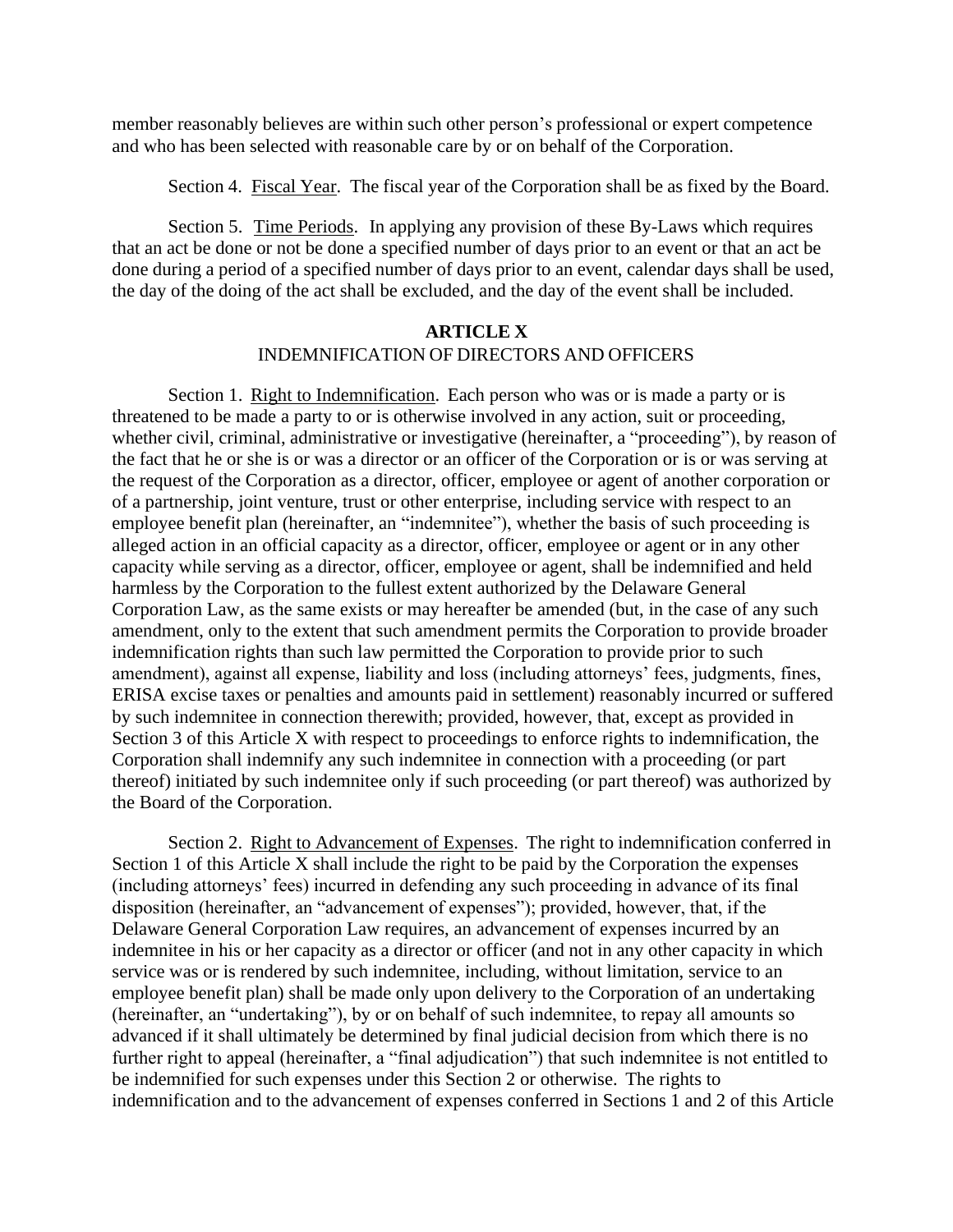X shall be contract rights and such rights shall continue as to an indemnitee who has ceased to be a director, officer, employee or agent and shall inure to the benefit of the indemnitee's heirs, executors and administrators.

Section 3. Right of Indemnitee to Bring Suit. If a claim under Section 1 or 2 of this Article X is not paid in full by the Corporation within sixty (60) days after a written claim has been received by the Corporation, except in the case of a claim for an advancement of expenses, in which case the applicable period shall be twenty (20) days, the indemnitee may at any time thereafter bring suit against the Corporation to recover the unpaid amount of the claim. If successful in whole or in part in any such suit, or in a suit brought by the Corporation to recover an advancement of expenses pursuant to the terms of an undertaking, the indemnitee shall be entitled to be paid also the expense of prosecuting or defending such suit. In (i) any suit brought by the indemnitee to enforce a right to indemnification hereunder (but not in a suit brought by the indemnitee to enforce a right to an advancement of expenses) it shall be a defense that, and (ii) any suit brought by the Corporation to recover an advancement of expenses pursuant to the terms of an undertaking, the Corporation shall be entitled to recover such expenses upon a final adjudication that, the indemnitee has not met any applicable standard for indemnification set forth in the Delaware General Corporation Law. Neither the failure of the Corporation (including its Board, independent legal counsel, or its stockholders) to have made a determination prior to the commencement of such suit that indemnification of the indemnitee is proper in the circumstances because the indemnitee has met the applicable standard of conduct set forth in the Delaware General Corporation Law, nor an actual determination by the Corporation (including its Board, independent legal counsel, or its stockholders) that the indemnitee has not met such applicable standard of conduct, shall create a presumption that the indemnitee has not met the applicable standard of conduct or, in the case of such a suit brought by the indemnitee, be a defense to such suit. In any suit brought by the indemnitee to enforce a right to indemnification or to an advancement of expenses hereunder, or brought by the Corporation to recover an advancement of expenses pursuant to the terms of an undertaking, the burden of proving that the indemnitee is not entitled to be indemnified, or to such advancement of expenses, under this Article X or otherwise shall be on the Corporation.

Section 4. Non-Exclusivity of Rights. The rights to indemnification and to the advancement of expenses conferred in this Article X shall not be exclusive of any other right which any person may have or hereafter acquire by any statute, the Corporation's Certificate of Incorporation or By-Laws, agreement, vote of stockholders or disinterested directors or otherwise.

Section 5. Insurance. The Corporation may maintain insurance, at its expense, to protect itself and any director, officer, employee or agent of the Corporation or another corporation, partnership, joint venture, trust or other enterprise against any expense, liability or loss, whether or not the Corporation would have the power to indemnify such person against such expense, liability or loss under the Delaware General Corporation Law.

Section 6. Indemnification of Employees and Agents of the Corporation. The Corporation may, to the extent authorized from time to time by the Board, grant rights to indemnification and to the advancement of expenses to any employee or agent of the Corporation